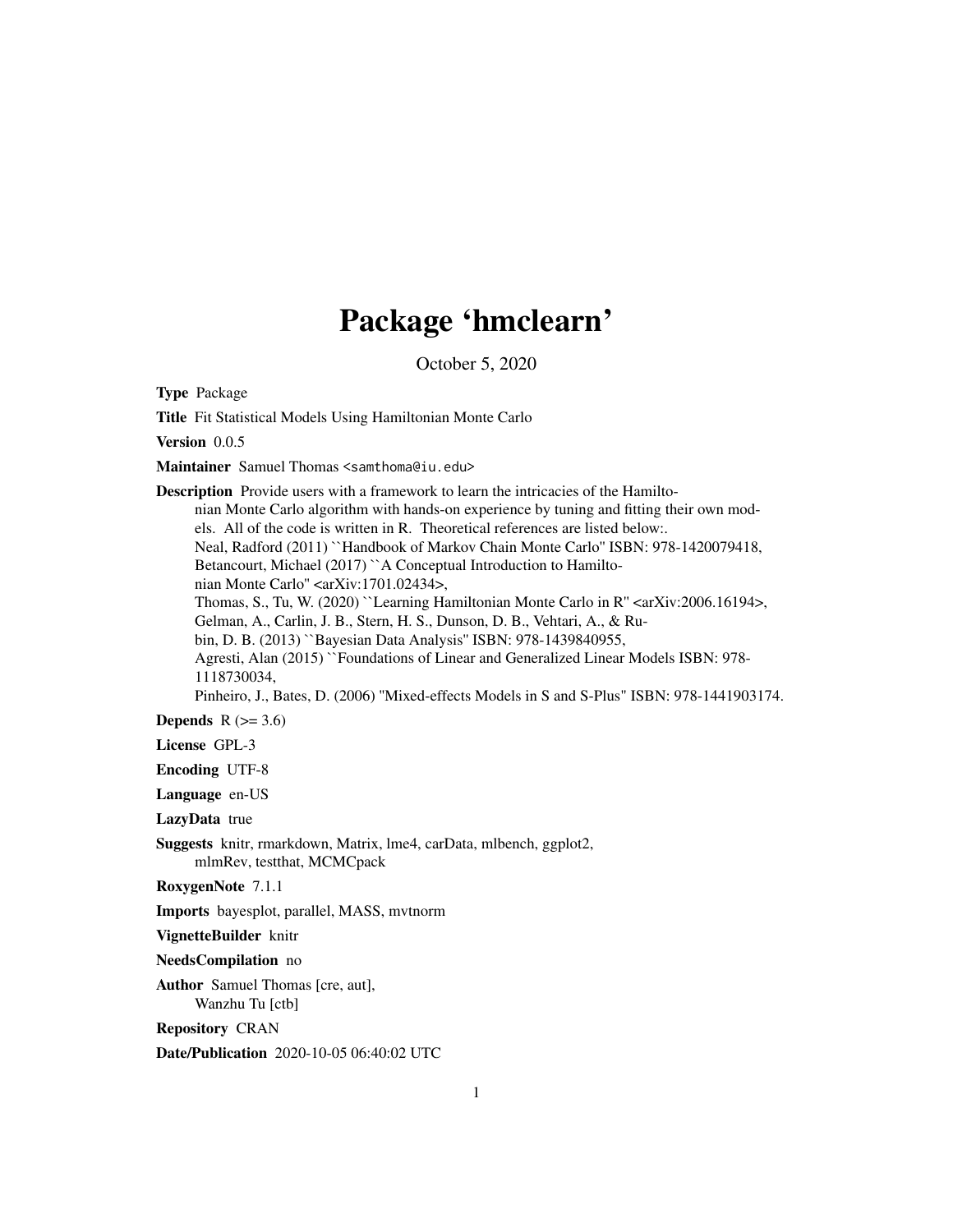# <span id="page-1-0"></span>R topics documented:

|       |       | $\overline{2}$            |
|-------|-------|---------------------------|
|       |       | 3                         |
|       |       | $\overline{4}$            |
|       |       | 5                         |
|       |       | 6                         |
|       |       | $\tau$                    |
|       |       | $\overline{\phantom{0}}8$ |
|       |       |                           |
|       |       |                           |
|       |       |                           |
|       |       | 23                        |
|       |       |                           |
|       |       |                           |
|       | neff  |                           |
|       |       |                           |
|       |       |                           |
|       |       | -31                       |
|       |       | 32                        |
|       |       |                           |
|       |       | -35                       |
|       | qprop |                           |
|       |       |                           |
| Index |       | 38                        |
|       |       |                           |

coef.hmclearn *Extract Model Coefficients*

# Description

Method for hmclearn objects created by mh and hmc functions. Extracts the specified quantile of the posterior.

# Usage

## S3 method for class 'hmclearn'  $coef(object, burnin = NULL, prob = 0.5, ...)$ 

# Arguments

| object   | an object of class hmclearn, usually a result of a call to mh or hmc                          |
|----------|-----------------------------------------------------------------------------------------------|
| burnin   | optional numeric parameter for the number of initial MCMC samples to omit<br>from the summary |
| prob     | quantile to extract coefficients                                                              |
| $\cdots$ | additional arguments to pass to quantile                                                      |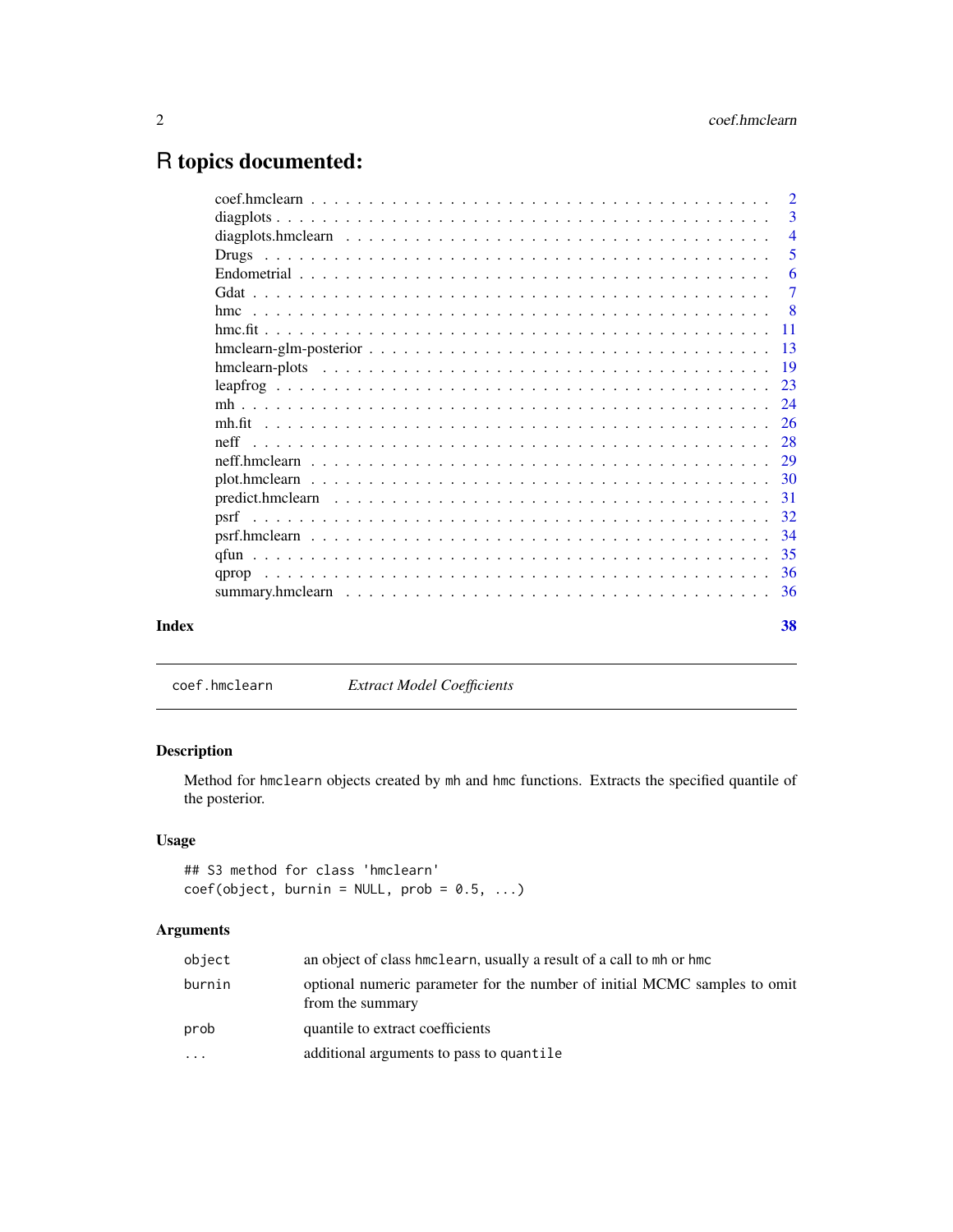#### <span id="page-2-0"></span>diagplots 3 and 3 and 3 and 3 and 3 and 3 and 3 and 3 and 3 and 3 and 3 and 3 and 3 and 3 and 3 and 3 and 3 and 3 and 3 and 3 and 3 and 3 and 3 and 3 and 3 and 3 and 3 and 3 and 3 and 3 and 3 and 3 and 3 and 3 and 3 and 3

# Value

Numeric vector of parameter point estimates based on the given prob, with a default of the median estimate.

# Examples

```
# Linear regression example
set.seed(521)
X <- cbind(1, matrix(rnorm(300), ncol=3))
betavals \leq c(0.5, -1, 2, -3)y \leftarrow X%*%betavals + rnorm(100, sd=.2)
f1 <- hmc(N = 500,theta.init = c(rep(\theta, 4), 1),
          epsilon = 0.01,
          L = 10,
          logPOSTERIOR = linear_posterior,
          glogPOSTERIOR = g_linear_posterior,
          varnames = c(paste0("beta", 0:3), "log_sigma_sq"),
          param=list(y=y, X=X), parallel=FALSE, chains=1)
summary(f1)
coef(f1)
```

| diagplots | Diagnostic plots for hmclearn |  |  |
|-----------|-------------------------------|--|--|
|           |                               |  |  |

# Description

Plots histograms of the posterior estimates. Optionally, displays the 'actual' values given a simulated dataset.

#### Usage

```
diagplots(
  object,
 burnin = NULL,
 plotfun = 2,
 comparison.theta = NULL,
  cols = NULL,...
)
```
### Arguments

| object | an object of class hmclearn, usually a result of a call to mh or hmc      |
|--------|---------------------------------------------------------------------------|
| burnin | optional numeric parameter for the number of initial MCMC samples to omit |
|        | from the summary                                                          |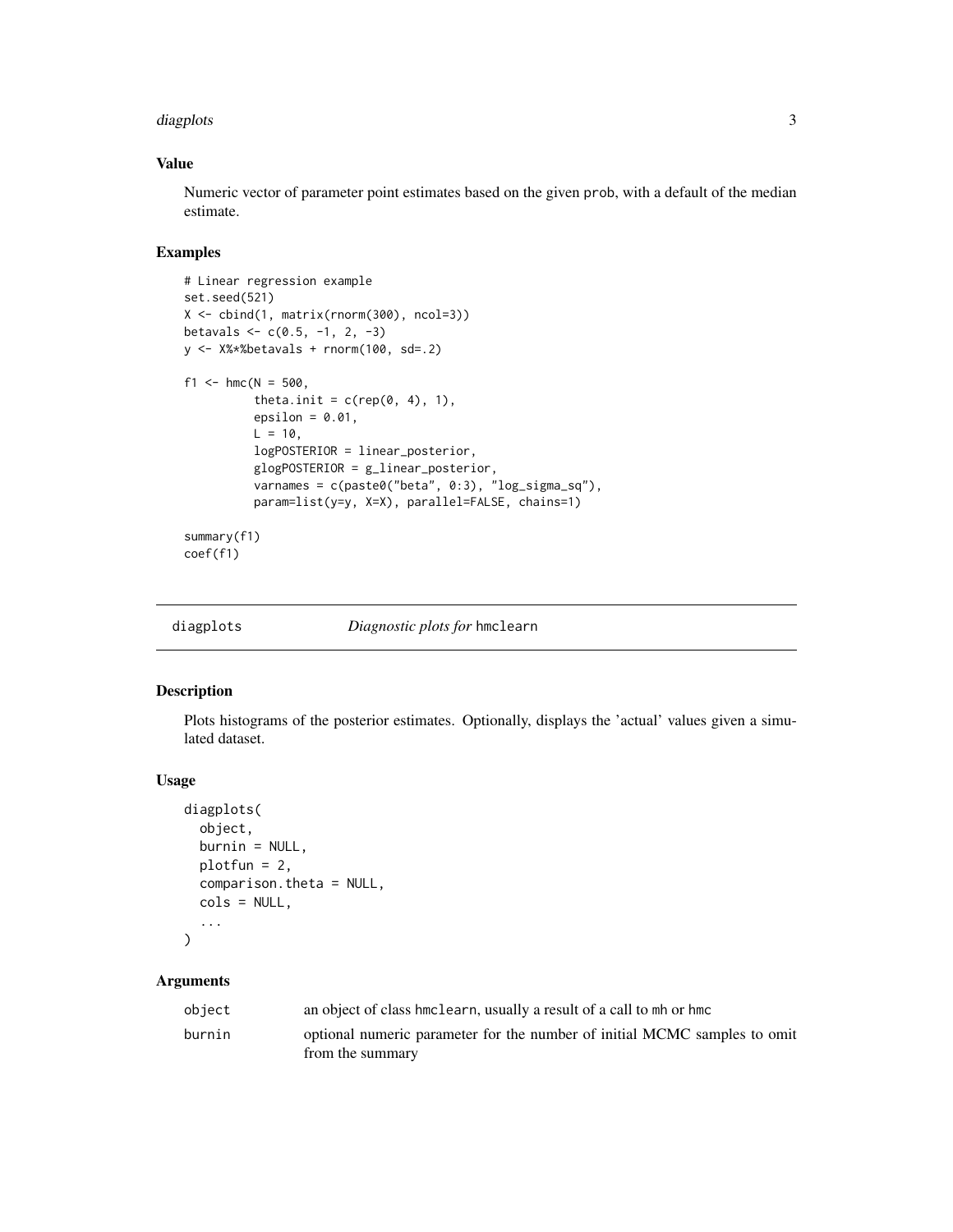<span id="page-3-0"></span>

| plotfun          | integer 1 or 2 indicating which plots to display. 1 shows trace plots. 2 shows a |
|------------------|----------------------------------------------------------------------------------|
|                  | histogram                                                                        |
| comparison.theta |                                                                                  |
|                  | optional numeric vector of true parameter values                                 |
| cols             | optional integer index indicating which parameters to display                    |
| $\ddotsc$        | currently unused                                                                 |

# Value

Returns a customized ggplot object

#### Examples

```
# Linear regression example
set.seed(522)
X <- cbind(1, matrix(rnorm(300), ncol=3))
betavals <- c(0.5, -1, 2, -3)
y <- X%*%betavals + rnorm(100, sd=.2)
f <- hmc(N = 1000,theta.init = c(rep(\theta, 4), 1),
          epsilon = 0.01,
          L = 10,logPOSTERIOR = linear_posterior,
          glogPOSTERIOR = g_linear_posterior,
          varnames = c(paste0("beta", 0:3), "log_sigma_sq"),
          param=list(y=y, X=X), parallel=FALSE, chains=1)
```

```
diagplots(f, burnin=300, comparison.theta=c(betavals, 2*log(.2)))
```
diagplots.hmclearn *Diagnostic plots for* hmclearn

#### Description

Plots histograms of the posterior estimates. Optionally, displays the 'actual' values given a simulated dataset.

#### Usage

```
## S3 method for class 'hmclearn'
diagplots(
  object,
 burnin = NULL,
 plotfun = 2,
  comparison.theta = NULL,
  cols = NULL,
  ...
\mathcal{E}
```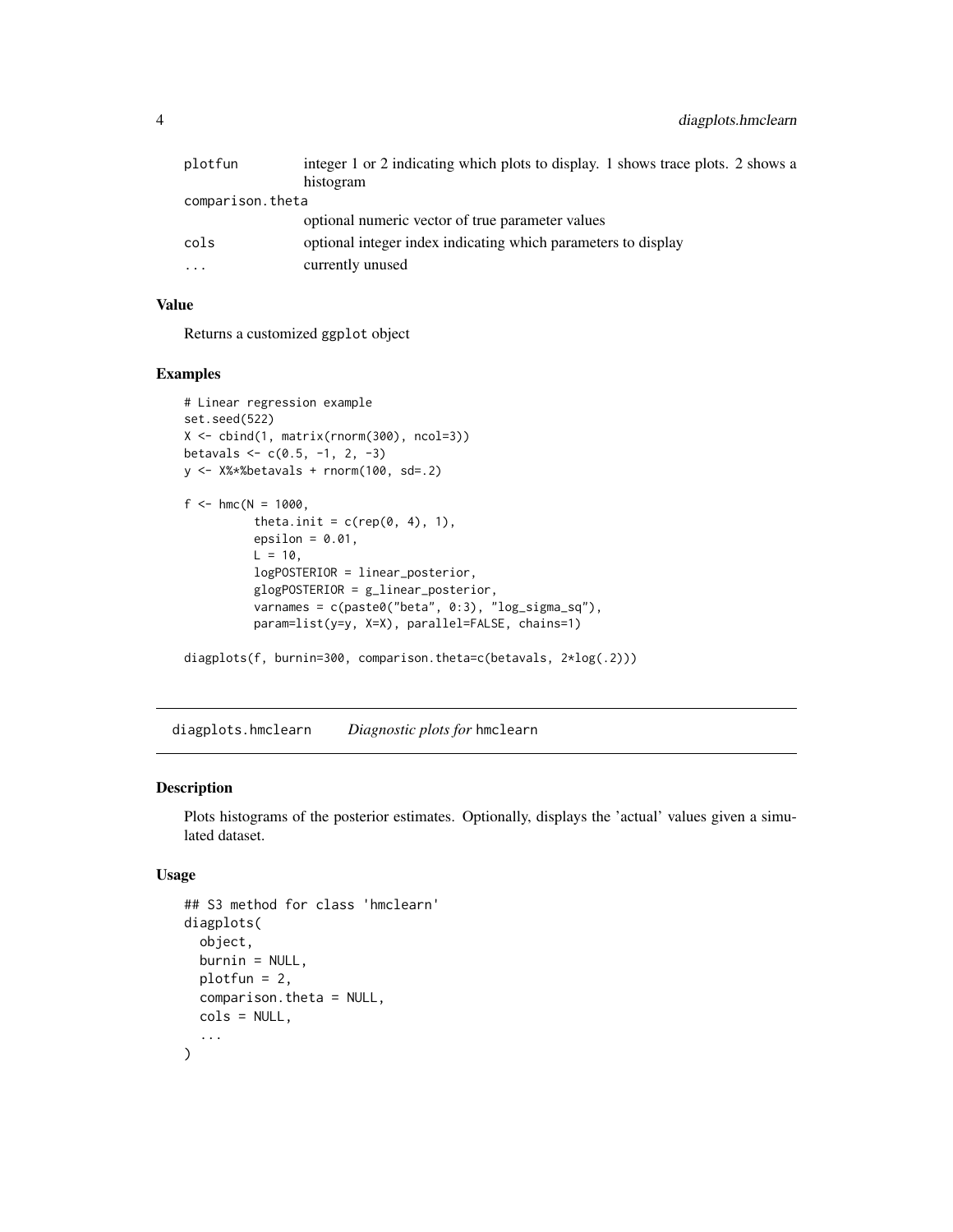#### <span id="page-4-0"></span>example to the contract of the contract of the contract of the contract of the contract of the contract of the contract of the contract of the contract of the contract of the contract of the contract of the contract of the

# Arguments

| object           | an object of class hmclearn, usually a result of a call to mh or hmc                          |  |  |
|------------------|-----------------------------------------------------------------------------------------------|--|--|
| burnin           | optional numeric parameter for the number of initial MCMC samples to omit<br>from the summary |  |  |
| plotfun          | integer 1 or 2 indicating which plots to display. 1 shows trace plots. 2 shows a<br>histogram |  |  |
| comparison.theta |                                                                                               |  |  |
|                  | optional numeric vector of parameter values to compare to the Bayesian esti-<br>mates         |  |  |
| cols             | optional integer index indicating which parameters to display                                 |  |  |
| .                | currently unused                                                                              |  |  |

# Value

Returns a customized ggplot object

# Examples

```
# Linear regression example
set.seed(522)
X <- cbind(1, matrix(rnorm(300), ncol=3))
betavals \leq c(0.5, -1, 2, -3)y \le -X\ *Sbetavals + rnorm(100, sd=.2)
f <- hmc(N = 1000,theta.init = c(rep(\theta, 4), 1),
          epsilon = 0.01,
          L = 10,
          logPOSTERIOR = linear_posterior,
          glogPOSTERIOR = g_linear_posterior,
          varnames = c(paste0("beta", 0:3), "log_sigma_sq"),
          param=list(y=y, X=X), parallel=FALSE, chains=1)
```
diagplots(f, burnin=300, comparison.theta=c(betavals, 2\*log(.2)))

Drugs *Student Drug Usage Dataset*

# Description

Data from a survey of 2276 high school students about drug usage

# Usage

Drugs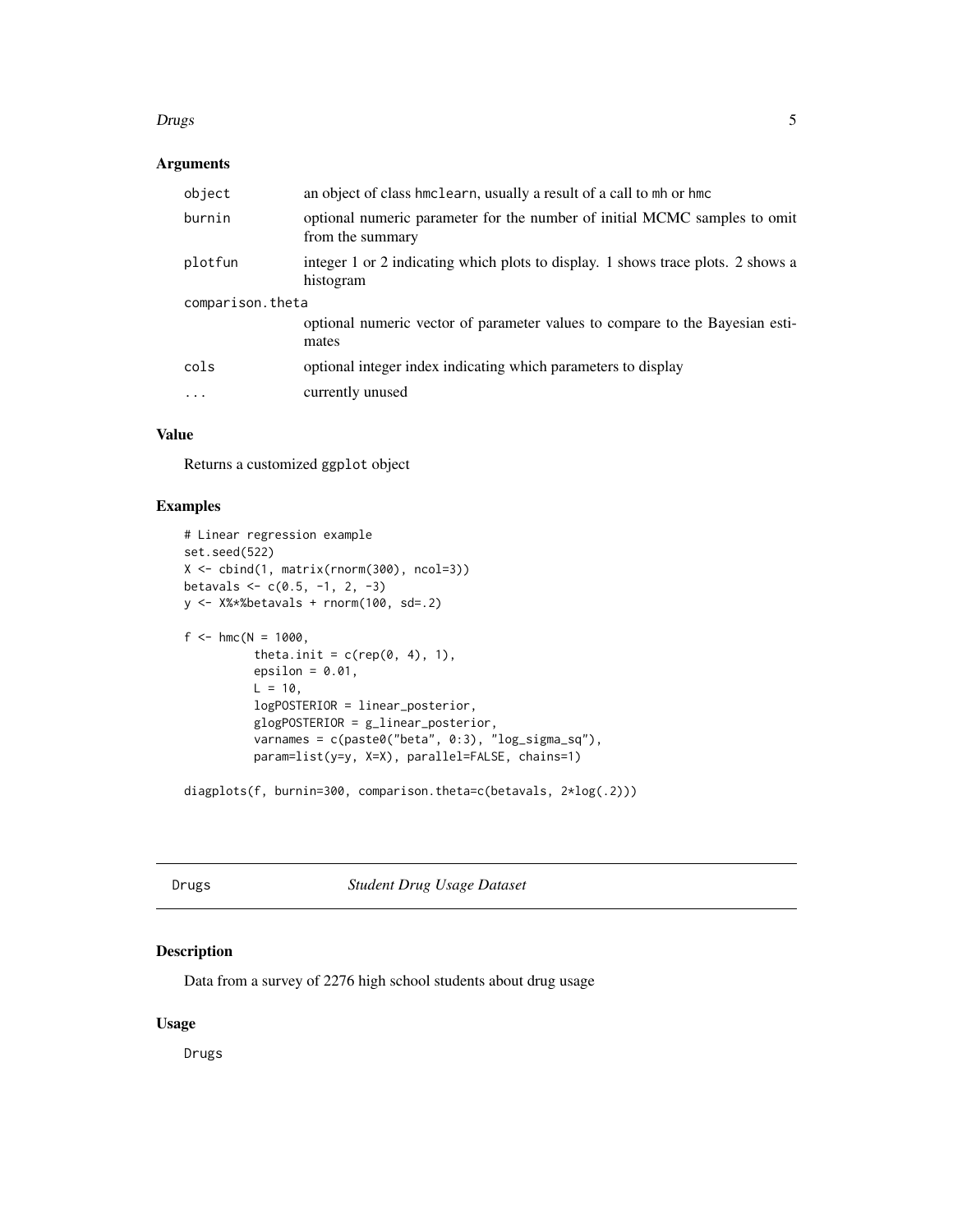#### <span id="page-5-0"></span>6 Endometrial

### Format

A data frame with 8 rows and 4 variables:

A Alcohol usage (Yes/No)

C Cigarette usage (Yes/No)

M Marijuana usage (Yes/No)

count number of responses

### Source

Data originally provided by Harry Khamis, Wright State University

#### References

Agresti, A. (2015). *Foundations of linear and generalized linear models*. John Wiley & Sons. <http://users.stat.ufl.edu/~aa/glm/data/Drugs.dat>

Endometrial *Endometrial Cancer Dataset*

#### Description

Data from a study about Endometrial Cancer

#### Usage

Endometrial

#### Format

A data frame with 79 rows and 4 variables:

NV Neovasculation risk factor indicator (0=Absent, 1=Present)

PI Pulsatility index of arteria uterina

- EH Endometrium height
- HG histology of patient (0=Low, 1=High)

# Source

Heinze, G., & Schemper, M. (2002). *A solution to the problem of separation in logistic regression*. Statistics in medicine, 21(16), 2409-2419.

#### References

Agresti, A. (2015). *Foundations of linear and generalized linear models*. John Wiley & Sons. <http://users.stat.ufl.edu/~aa/glm/data/Endometrial.dat>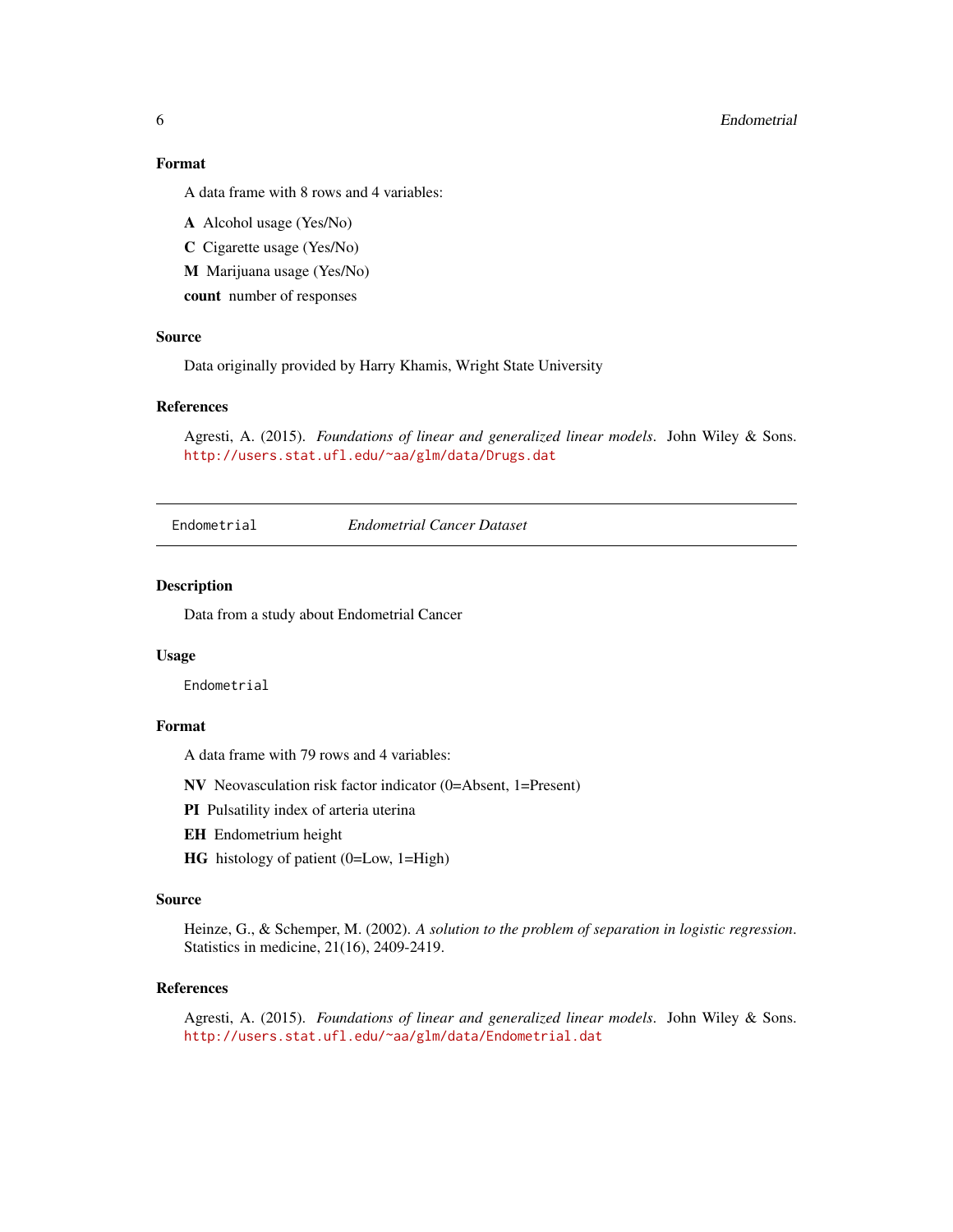<span id="page-6-0"></span>

#### Description

A dataset containing the count of fresh gopher shells by area.

#### Usage

Gdat

#### Format

A data frame with 30 rows and 7 variables:

Site name of site

year years 2004, 2005, 2006

shells count of shells

type fresh water

Area area of the site

density estimated tortoise density

prev Seroprevalence to Mycoplasma agassizii

### Source

Ozgul, A., Oli, M. K., Bolker, B. M., & Perez-Heydrich, C. (2009). *Upper respiratory tract disease, force of infection, and effects on survival of gopher tortoises*. Ecological Applications, 19(3), 786–798

# References

Fox, G. A., Negrete-Yankelevich, S., & Sosa, V. J. (Eds.). (2015). *Ecological statistics: contemporary theory and application*. Oxford University Press, USA.

Bolker, Ben (2018) GLMM Worked Examples [https://bbolker.github.io/mixedmodels-misc/](https://bbolker.github.io/mixedmodels-misc/ecostats_chap.html) [ecostats\\_chap.html](https://bbolker.github.io/mixedmodels-misc/ecostats_chap.html)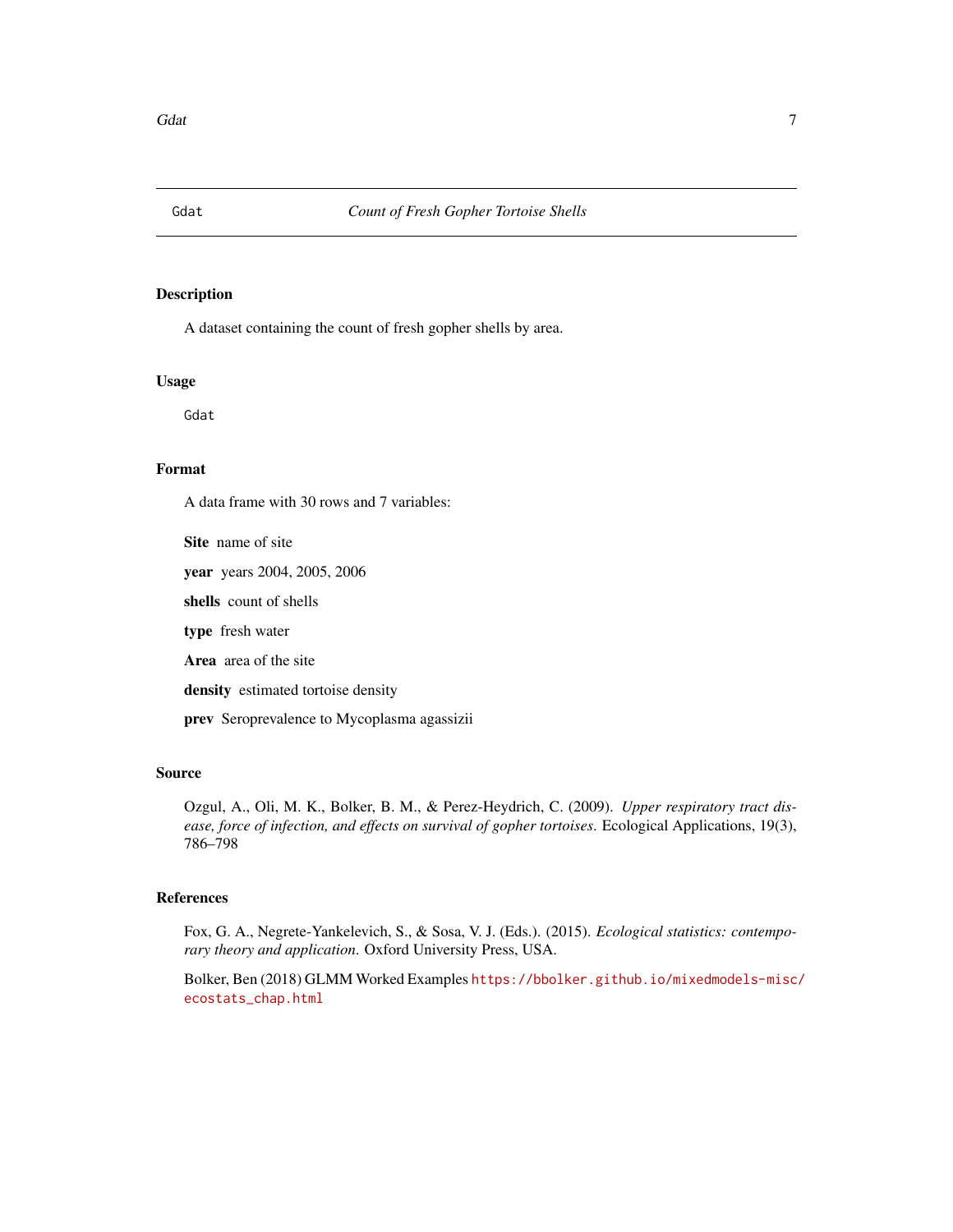### <span id="page-7-0"></span>Description

This function runs the HMC algorithm on a generic model provided the logPOSTERIOR and gradient glogPOSTERIOR functions. All parameters specified within the list paramare passed to these two functions. The tuning parameters epsilon and L are passed to the Leapfrog algorithm.

# Usage

```
hmc(
  N = 10000,theta.init,
  epsilon = 0.01,
 L = 10,
  logPOSTERIOR,
  glogPOSTERIOR,
  randlength = FALSE,
 Mdiag = NULL,
  constrain = NULL,
  verbose = FALSE,
  varnames = NULL,
  param = list(),chains = 1,
  parallel = FALSE,
  ...
)
```
# Arguments

| N             | Number of MCMC samples                                                                                                                 |
|---------------|----------------------------------------------------------------------------------------------------------------------------------------|
| theta.init    | Vector of initial values for the parameters                                                                                            |
| epsilon       | Step-size parameter for leapfrog                                                                                                       |
| L             | Number of leapfrog steps parameter                                                                                                     |
| logPOSTERIOR  | Function to calculate and return the log posterior given a vector of values of<br>theta                                                |
| glogPOSTERIOR | Function to calculate and return the gradient of the log posterior given a vector<br>of values of the ta                               |
| randlength    | Logical to determine whether to apply some randomness to the number of leapfrog<br>steps tuning parameter L                            |
| Mdiag         | Optional vector of the diagonal of the mass matrix M. Defaults to unit diagonal.                                                       |
| constrain     | Optional vector of which parameters in the ta accept positive values only. De-<br>fault is that all parameters accept all real numbers |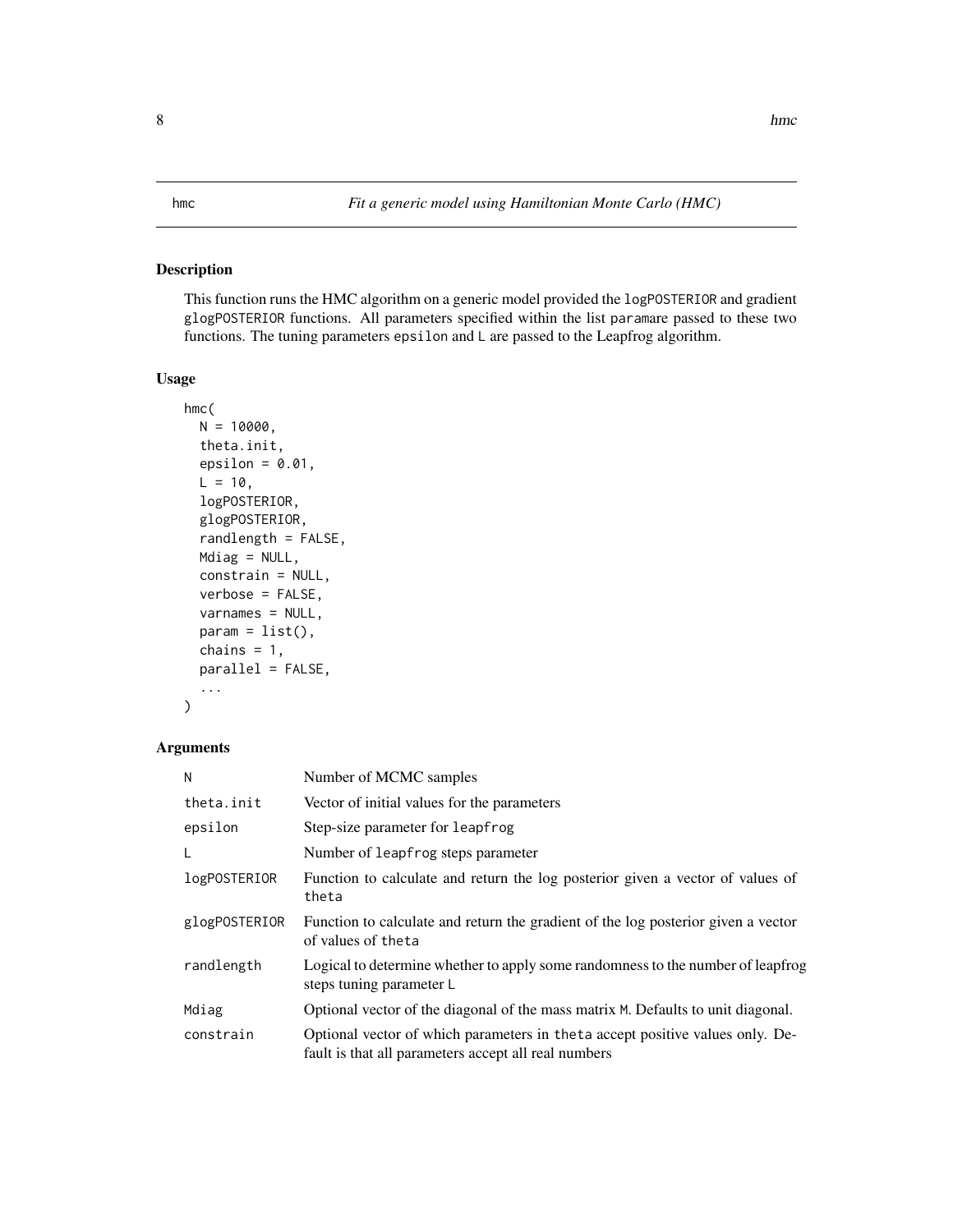hmc 9

| verbose  | Logical to determine whether to display the progress of the HMC algorithm |
|----------|---------------------------------------------------------------------------|
| varnames | Optional vector of theta parameter names                                  |
| param    | List of additional parameters for logPOSTERIOR and glogPOSTERIOR          |
| chains   | Number of MCMC chains to run                                              |
| parallel | Logical to set whether multiple MCMC chains should be run in parallel     |
| $\cdots$ | Additional parameters for logPOSTERIOR                                    |

#### Value

Object of class hmclearn

#### Elements for hmclearn objects

N Number of MCMC samples theta Nested list of length N of the sampled values of theta for each chain thetaCombined List of dataframes containing sampled values, one for each chain r List of length N of the sampled momenta theta.all Nested list of all parameter values of theta sampled prior to accept/reject step for each r.all List of all values of the momenta r sampled prior to accept/reject accept Number of accepted proposals. The ratio accept / N is the acceptance rate accept\_v Vector of length N indicating which samples were accepted M Mass matrix used in the HMC algorithm algorithm HMC for Hamiltonian Monte Carlo varnames Optional vector of parameter names chains Number of MCMC chains

# Available logPOSTERIOR and glogPOSTERIOR functions

linear\_posterior Linear regression: log posterior g\_linear\_posterior Linear regression: gradient of the log posterior logistic\_posterior Logistic regression: log posterior g\_logistic\_posterior Logistic regression: gradient of the log posterior poisson\_posterior Poisson (count) regression: log posterior g\_poisson\_posterior Poisson (count) regression: gradient of the log posterior lmm\_posterior Linear mixed effects model: log posterior g\_lmm\_posterior Linear mixed effects model: gradient of the log posterior glmm\_bin\_posterior Logistic mixed effects model: log posterior g\_glmm\_bin\_posterior Logistic mixed effects model: gradient of the log posterior glmm\_poisson\_posterior Poisson mixed effects model: log posterior g\_glmm\_poisson\_posterior Poisson mixed effects model: gradient of the log posterior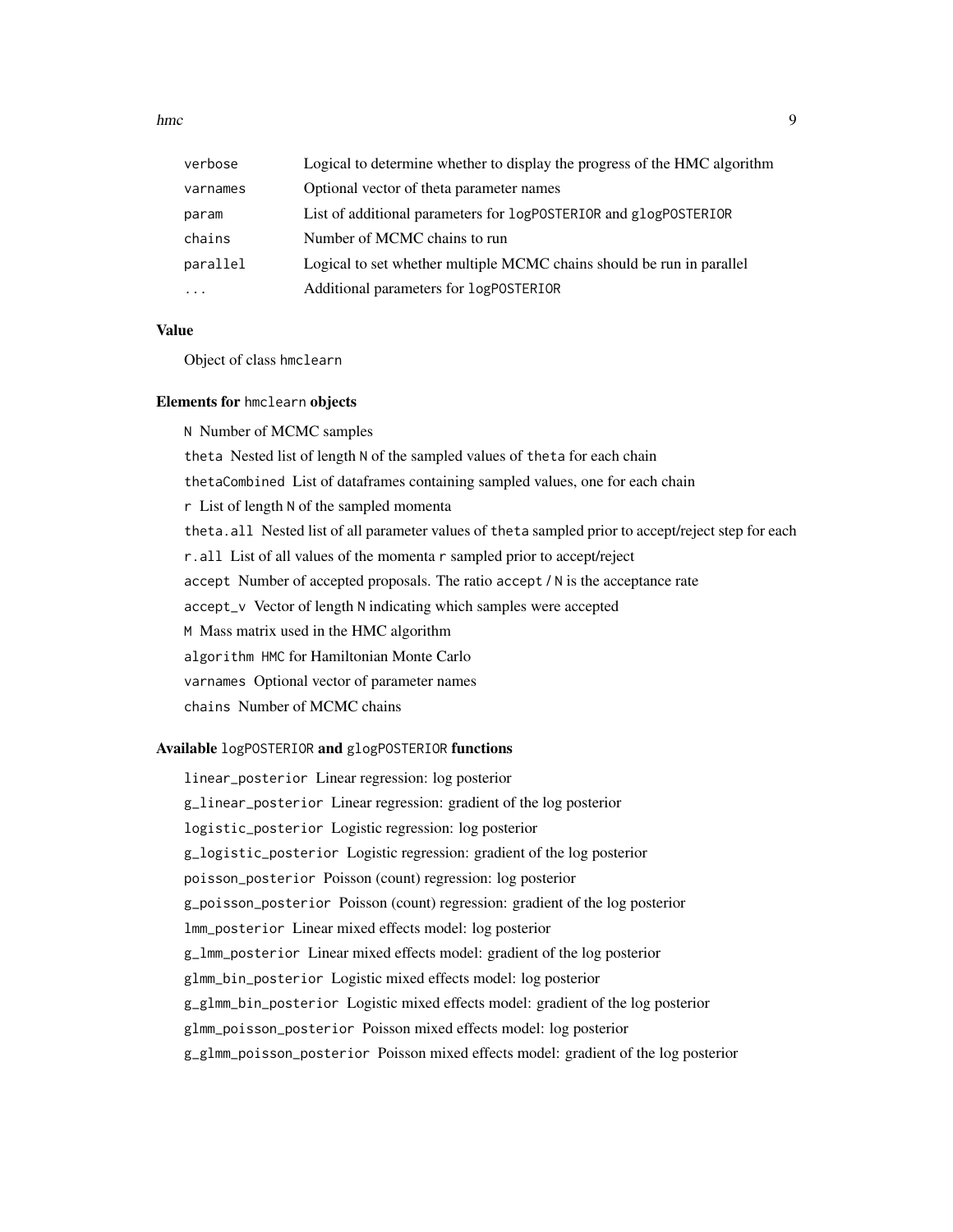#### Author(s)

Samuel Thomas <samthoma@iu.edu>, Wanzhu Tu <wtu@iu.edu>

#### References

Neal, Radford. 2011. *MCMC Using Hamiltonian Dynamics.* In Handbook of Markov Chain Monte Carlo, edited by Steve Brooks, Andrew Gelman, Galin L. Jones, and Xiao-Li Meng, 116–62. Chapman; Hall/CRC.

Betancourt, Michael. 2017. *A Conceptual Introduction to Hamiltonian Monte Carlo*.

Thomas, S., Tu, W. 2020. *Learning Hamiltonian Monte Carlo in R*.

# Examples

```
# Linear regression example
set.seed(521)
X <- cbind(1, matrix(rnorm(300), ncol=3))
betavals \leq c(0.5, -1, 2, -3)y \le -X\ *Sbetavals + rnorm(100, sd=.2)
fm1_hmc <- hmc(N = 500,theta.init = c(rep(\theta, 4), 1),
          epsilon = 0.01,
          L = 10,
          logPOSTERIOR = linear_posterior,
          glogPOSTERIOR = g_linear_posterior,
          varnames = c(paste0("beta", 0:3), "log_sigma_sq"),
          param=list(y=y, X=X), parallel=FALSE, chains=1)
summary(fm1_hmc, burnin=100)
# poisson regression example
set.seed(7363)
X \leftarrow \text{cbind}(1, \text{matrix}(rnorm(40), \text{ncol=2}))betavals \leq c(0.8, -0.5, 1.1)lmu <- X %*% betavals
y <- sapply(exp(lmu), FUN = rpois, n=1)
fm2_hmc < - hmc(N = 500,
          theta.init = rep(0, 3),
          epsilon = 0.01,
          L = 10,
          logPOSTERIOR = poisson_posterior,
          glogPOSTERIOR = g_poisson_posterior,
          varnames = paste0("beta", 0:2),
          param = list(y=y, X=X),
          parallel=FALSE, chains=1)
```
summary(fm2\_hmc, burnin=100)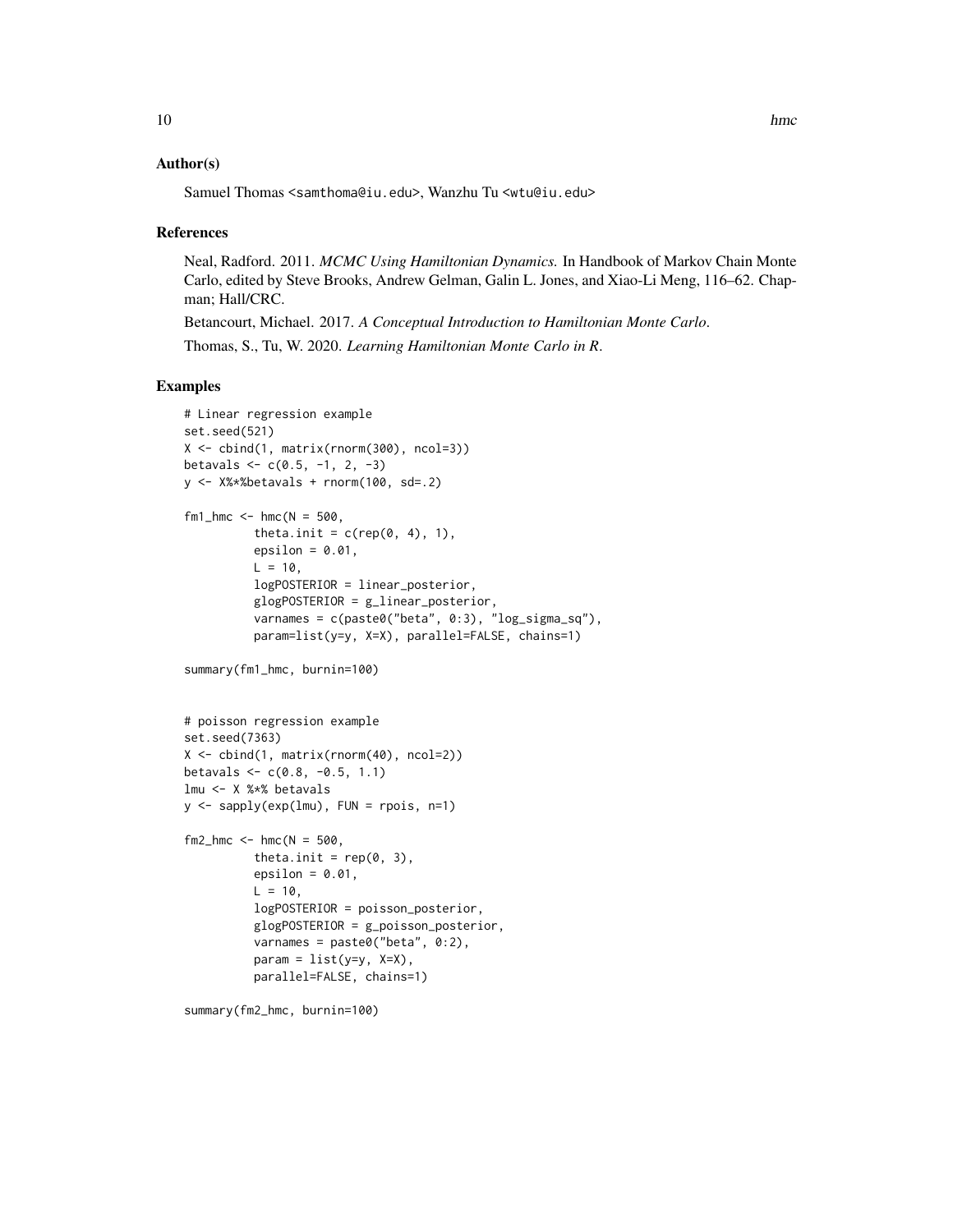<span id="page-10-0"></span>

# Description

This is the basic computing function for HMC and should not be called directly except by experienced users.

# Usage

```
hmc.fit(
 N,
  theta.init,
 epsilon,
 L,
 logPOSTERIOR,
 glogPOSTERIOR,
 varnames = NULL,
  randlength = FALSE,
 Mdiag = NULL,
 constrain = NULL,
 verbose = FALSE,
  ...
)
```
# Arguments

| N                   | Number of MCMC samples                                                                                                                 |
|---------------------|----------------------------------------------------------------------------------------------------------------------------------------|
| theta.init          | Vector of initial values for the parameters                                                                                            |
| epsilon             | Step-size parameter for leapfrog                                                                                                       |
| L                   | Number of leapfrog steps parameter                                                                                                     |
| <i>logPOSTERIOR</i> | Function to calculate and return the log posterior given a vector of values of<br>theta                                                |
| glogPOSTERIOR       | Function to calculate and return the gradient of the log posterior given a vector<br>of values of theta                                |
| varnames            | Optional vector of theta parameter names                                                                                               |
| randlength          | Logical to determine whether to apply some randomness to the number of leapfrog<br>steps tuning parameter L                            |
| Mdiag               | Optional vector of the diagonal of the mass matrix M. Defaults to unit diagonal.                                                       |
| constrain           | Optional vector of which parameters in the ta accept positive values only. De-<br>fault is that all parameters accept all real numbers |
| verbose             | Logical to determine whether to display the progress of the HMC algorithm                                                              |
| $\cdots$            | Additional parameters for logPOSTERIOR and glogPOSTERIOR                                                                               |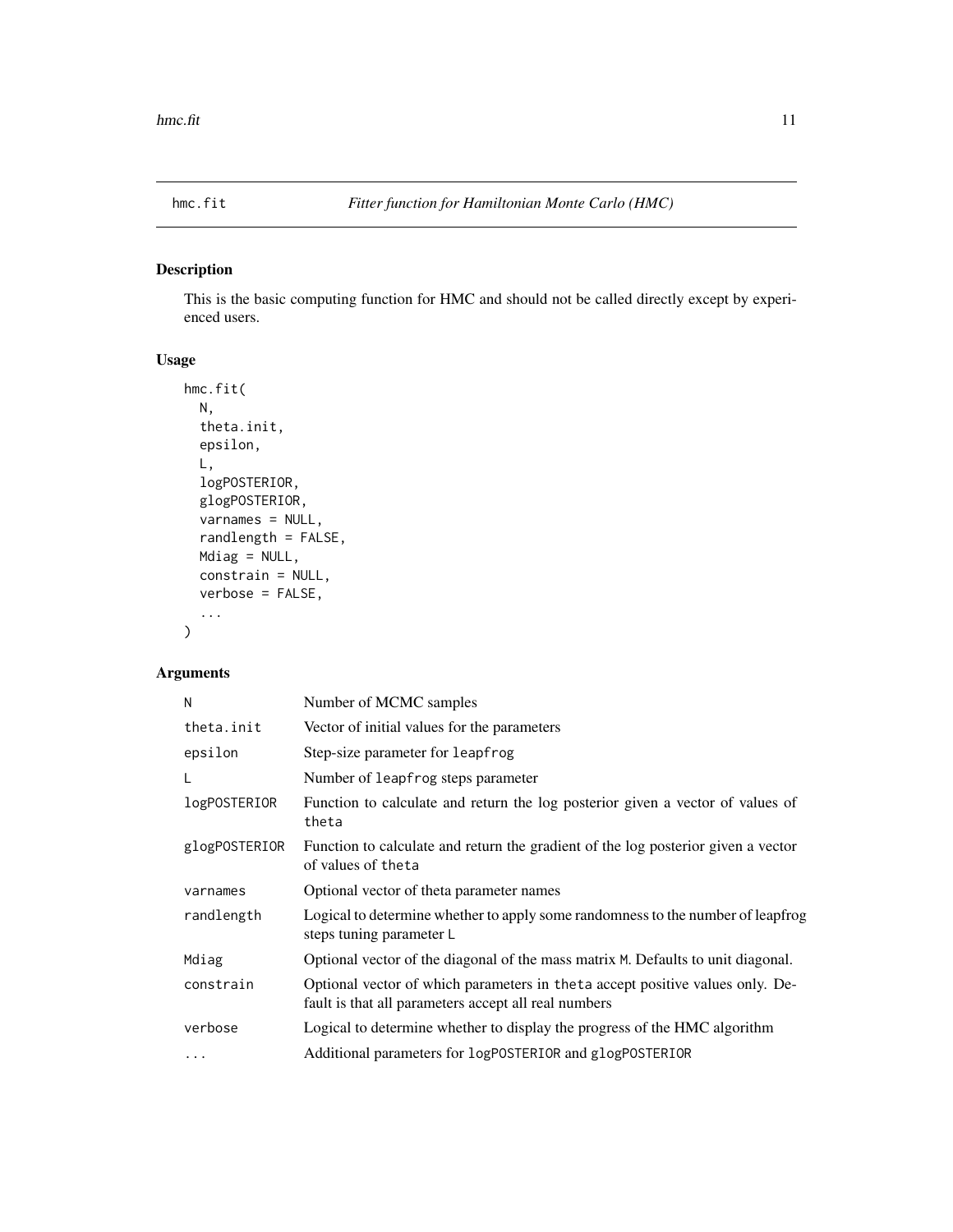### Value

List for hmc

#### Elements for hmclearn objects

N Number of MCMC samples

theta Nested list of length N of the sampled values of theta for each chain

thetaCombined List of dataframes containing sampled values, one for each chain

r List of length N of the sampled momenta

theta.all Nested list of all parameter values of theta sampled prior to accept/reject step for each

r.all List of all values of the momenta r sampled prior to accept/reject

accept Number of accepted proposals. The ratio accept / N is the acceptance rate

accept\_v Vector of length N indicating which samples were accepted

M Mass matrix used in the HMC algorithm

algorithm HMC for Hamiltonian Monte Carlo

# References

Neal, Radford. 2011. *MCMC Using Hamiltonian Dynamics.* In Handbook of Markov Chain Monte Carlo, edited by Steve Brooks, Andrew Gelman, Galin L. Jones, and Xiao-Li Meng, 116–62. Chapman; Hall/CRC.

Betancourt, Michael. 2017. *A Conceptual Introduction to Hamiltonian Monte Carlo*.

Thomas, S., Tu, W. 2020. *Learning Hamiltonian Monte Carlo in R*.

#### Examples

```
# Logistic regression example
X \le - \text{cbind}(1, \text{seq}(-100, 100, \text{by=0}.25))betavals <-c(-0.9, 0.2)lodds <- X %*% betavals
prob1 <- as.numeric(1 / (1 + \exp(-I)set.seed(9874)
y <- sapply(prob1, function(xx) {
  sample(c(0, 1), 1, prob=c(1-xx, xx))})
f1 <- hmc.fit(N = 500,theta.init = rep(0, 2),
          epsilon = c(0.1, 0.002),
          L = 10,
          logPOSTERIOR = logistic_posterior,
          glogPOSTERIOR = g_logistic_posterior,
          y=y, X=X)
```
f1\$accept / f1\$N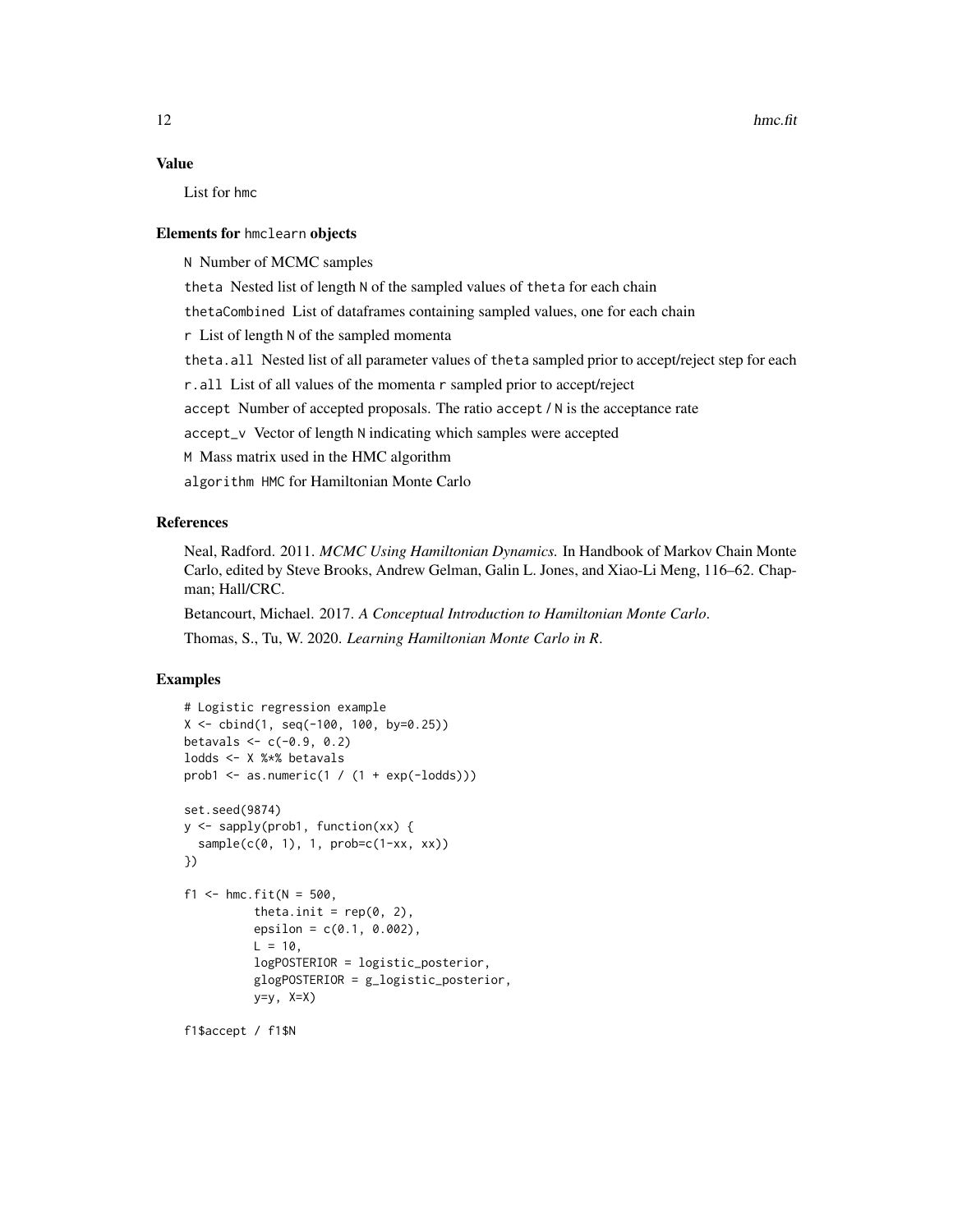<span id="page-12-0"></span>hmclearn-glm-posterior

*Sample log posterior and gradient functions for select generalized linear models and mixed effect models*

#### Description

These functions can be used to fit common generalized linear models and mixed effect models. See the accompanying vignettes for details on the derivations of the log posterior and gradient. In addition, these functions can be used as templates to build custom models to fit using HMC.

# Usage

```
linear_posterior(theta, y, X, a = 1e-04, b = 1e-04, sig2beta = 1000)
g_linear_posterior(theta, y, X, a = 1e-04, b = 1e-04, sig2beta = 1000)
logistic_posterior(theta, y, X, sig2beta = 1000)
g_logistic_posterior(theta, y, X, sig2beta = 1000)
poisson_posterior(theta, y, X, sig2beta = 1000)
g_poisson_posterior(theta, y, X, sig2beta = 1000)
lmm_posterior(
  theta,
 y,
  X,
  Z,
 n,
  d,
  nrandom = 1,
  nugamma = 1,
  nuxi = 1,
  Agamma = 25,
 Axi = 25,
  sig2beta = 1000
)
g_lmm_posterior(
  theta,
  y,
  X,
  Z,
 n,
  d,
```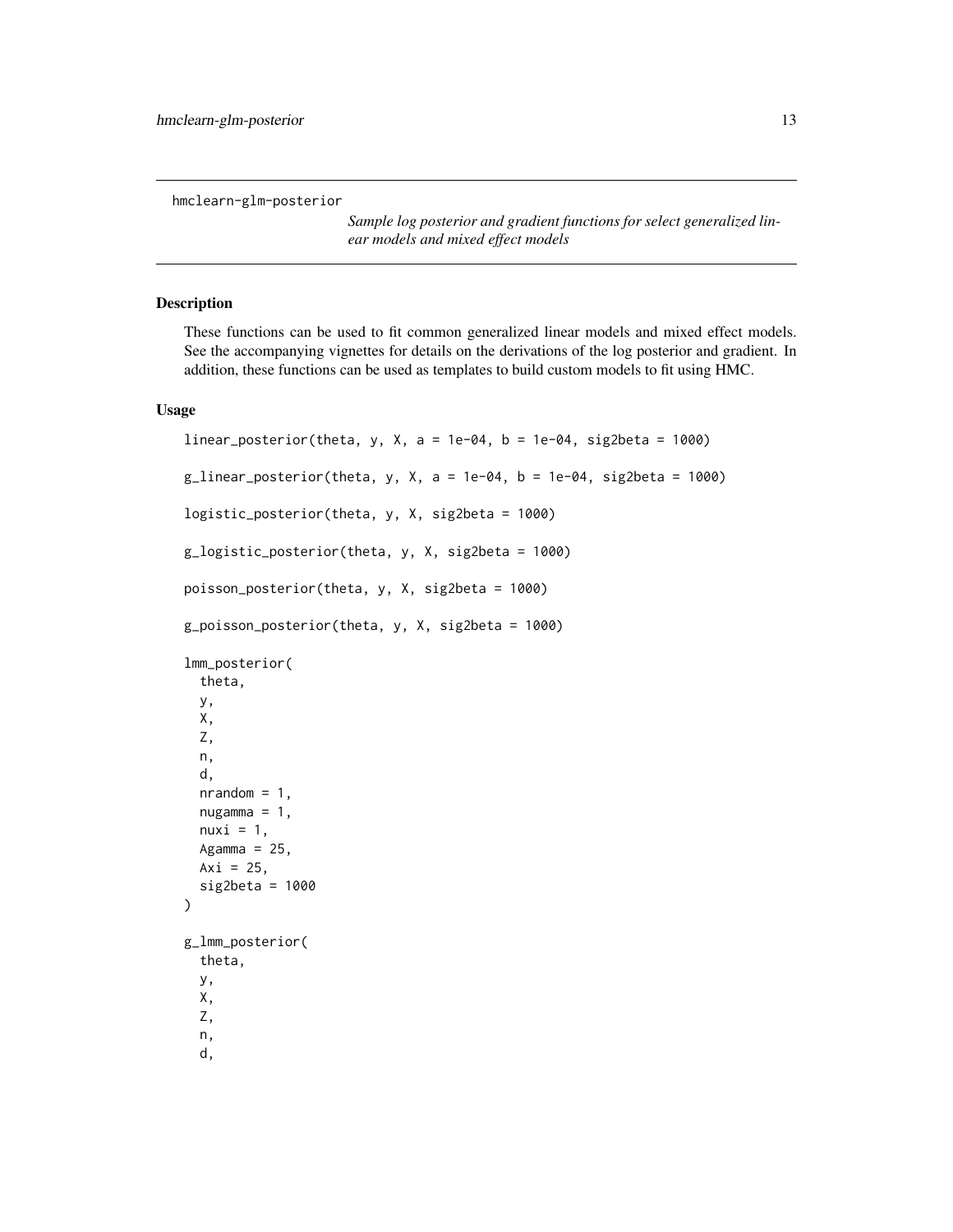```
nrandom = 1,
 nugamma = 1,
 nuxi = 1,
 Agamma = 25,
 Axi = 25,
 sig2beta = 1000
\mathcal{L}glmm_bin_posterior(
 theta,
 y,
 X,
 Z,
 n,
 nrandom = 1,
 nuxi = 1,
 Axi = 25,
 sig2beta = 1000
\mathcal{L}g_glmm_bin_posterior(
  theta,
 y,
 X,
 Z,
 n,
 nrandom = 1,
 nuxi = 1,
 Axi = 25,
 sig2beta = 1000
)
glmm_poisson_posterior(
  theta,
 y,
 X,
  Z,
 n,
 nrandom = 1,
 nuxi = 1,
 Axi = 25,
  sig2beta = 1000
\mathcal{L}g_glmm_poisson_posterior(
  theta,
  y,
  X,
```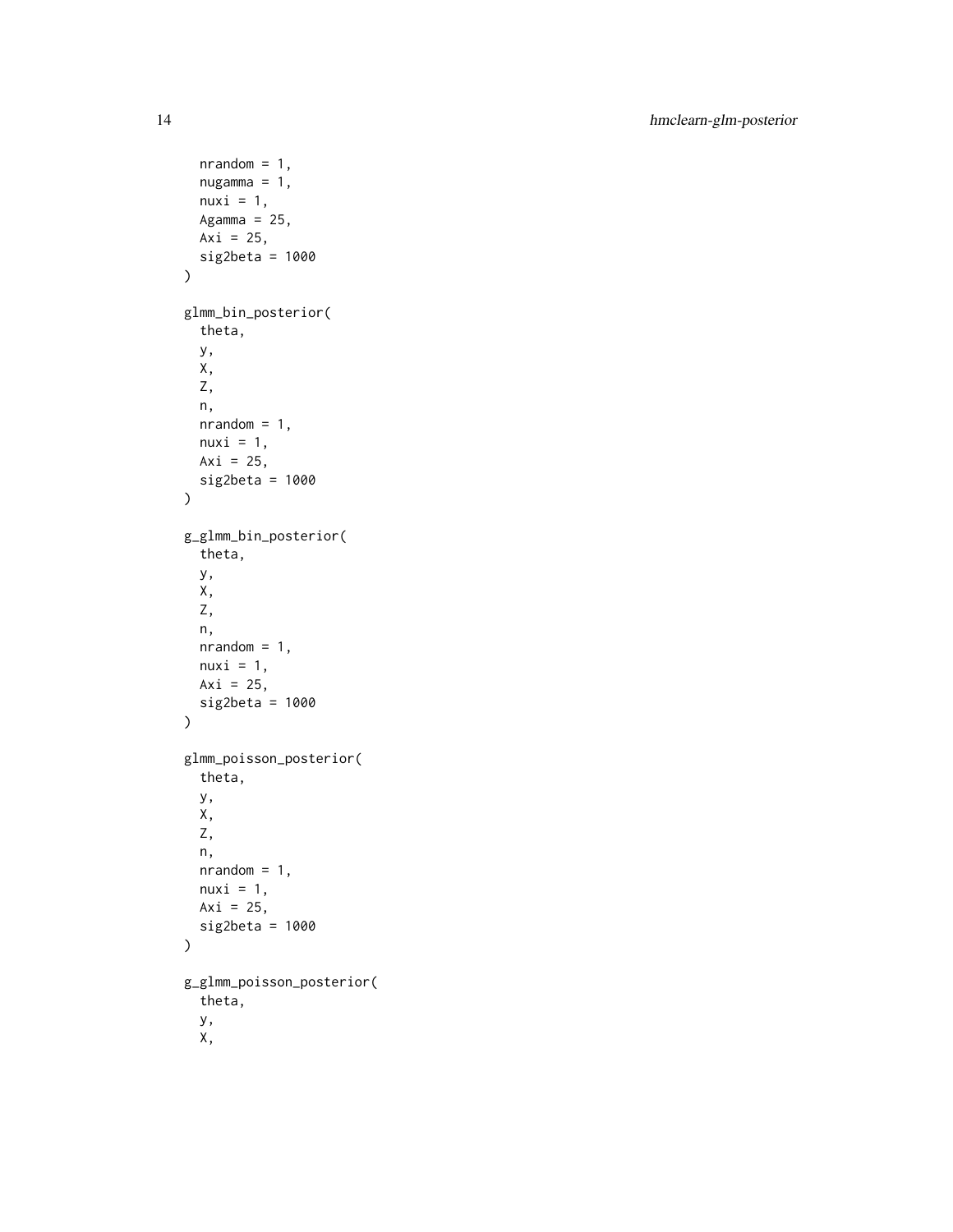hmclearn-glm-posterior 15

```
Z,
 n,
 nrandom = 1,
 nuxi = 1,
 Axi = 25,
 sig2beta = 1000
)
```
# Arguments

| theta    | vector of parameters. See details below for the order of parameters for each<br>model                                                          |
|----------|------------------------------------------------------------------------------------------------------------------------------------------------|
| У        | numeric vector for the dependent variable for all models                                                                                       |
| X        | numeric design matrix of fixed effect parameters for all models                                                                                |
| a        | hyperparameter for the Inverse Gamma shape parameter for $\sigma_{\epsilon}$ in linear regres-<br>sion models                                  |
| b        | hyperparameter for the Inverse Gamma scale parameter for $\sigma_{\epsilon}$ in linear regres-<br>sion models                                  |
| sig2beta | diagonal covariance of prior for linear predictors is multivariate normal with<br>mean 0 for linear regression and linear mixed effect models. |
| Z        | numeric design matrix of random effect parameters for all mixed effects models                                                                 |
| n        | number of observations for standard glm models, or number of subjects for all<br>mixed effect models                                           |
| d        | number of observations per subject for mixed effects models, but an input for<br>linear mixed effect models only.                              |
| nrandom  | number of random effects covariance parameters for all mixed effects models                                                                    |
| nugamma  | hyperparameter $\nu$ for the half-t prior of the log transformed error for linear<br>mixed effects model $\gamma$                              |
| nuxi     | hyperparameter $\nu$ for the half-t prior of the random effects diagonal for all mixed<br>effects models $\xi$                                 |
| Agamma   | hyperparameter A for the half-t prior of the log transformed error for linear<br>mixed effects model $\gamma$                                  |
| Axi      | hyperparameter A for the half-t prior of the random effects diagonal for all<br>mixed effects models&                                          |

# Value

Numeric vector for the log posterior or gradient of the log posterior

# Generalized Linear Models with available posterior and gradient functions

'linear\_posterior(theta, y, X, a=1e-4, b=1e-4, sig2beta = 1e3)' The log posterior function for linear regression

$$
f(y|X,\beta,\sigma) = \frac{1}{(2\pi\sigma^2)^{n/2}} \exp\left(-\frac{1}{2\sigma^2}(y - X\beta)^T(y - X\beta)\right)
$$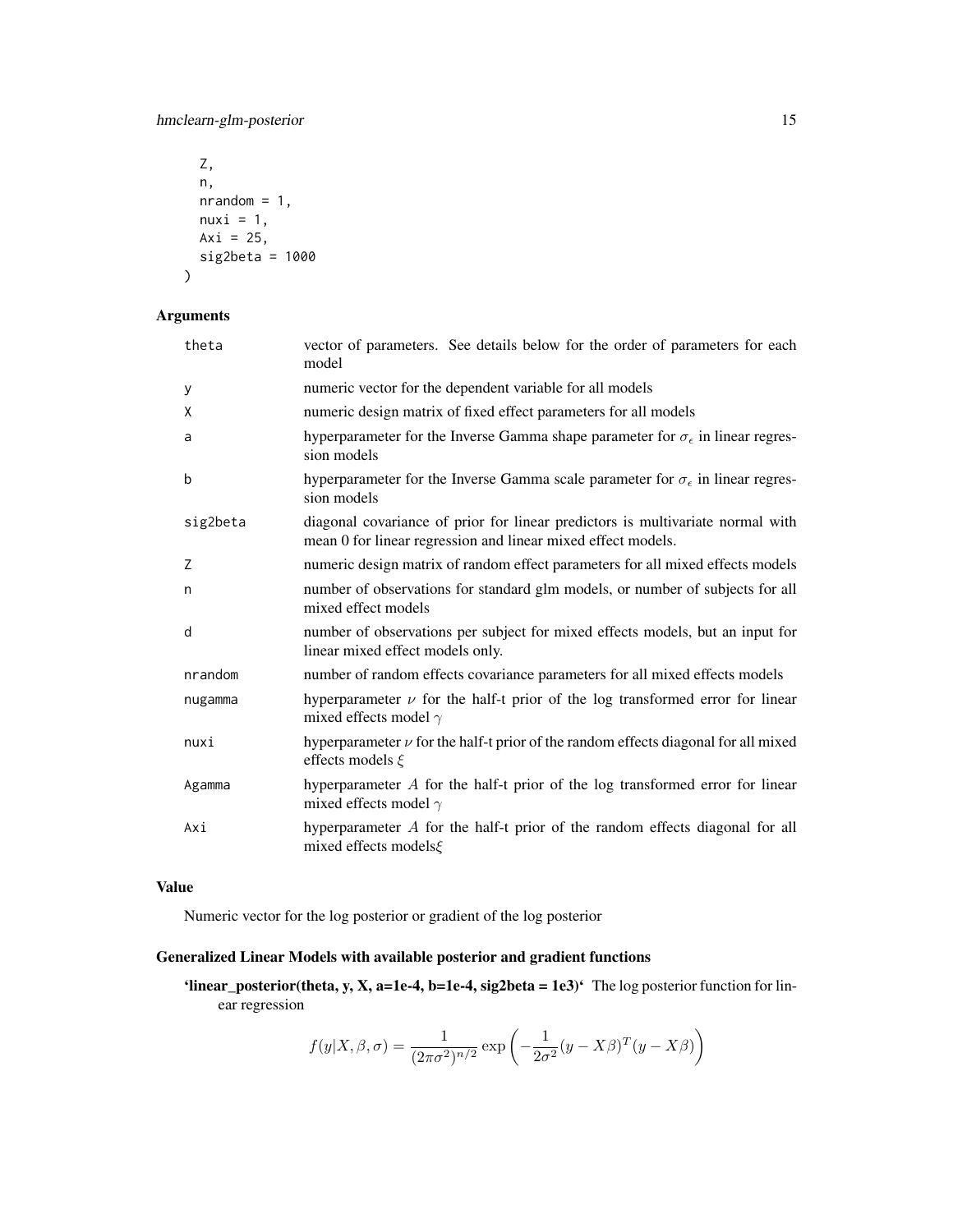with priors  $p(\sigma^2) \sim IG(a, b)$  and  $\beta \sim N(0, \sigma_\beta^2 I)$ . The variance term is log transformed  $\gamma = \log \sigma$  The input parameter vector theta is of length k. The first  $k - 1$  parameters are for  $\beta$ , and the last parameter is  $\gamma$  Note that the Inverse Gamma prior can be problematic for certain applications with low variance, such as hierarchical models. See Gelman (2006)

'g\_linear\_posterior(theta, y, X,  $a = 1e-04$ ,  $b = 1e-04$ , sig2beta=1e3)' Gradient of the log posterior for a linear regression model with Normal prior for the linear parameters and Inverse Gamma for the error term.

$$
f(y|X,\beta,\sigma) = \frac{1}{(2\pi\sigma^2)^{n/2}} \exp\left(-\frac{1}{2\sigma^2}(y - X\beta)^T(y - X\beta)\right)
$$

with priors  $p(\sigma^2) \sim IG(a, b)$  and  $\beta \sim N(0, \sigma_\beta^2 I)$ . The variance term is log transformed  $\gamma = \log \sigma$  The input parameter vector theta is of length k. The first k – 1 parameters are for  $\beta$ , and the last parameter is  $\gamma$  Note that the Inverse Gamma prior can be problematic for certain applications with low variance, such as hierarchical models. See Gelman (2006)

'logistic\_posterior(theta, y, X, sig2beta=1e3) ' Log posterior for a logistic regression model with Normal prior for the linear parameters. The likelihood function for logistic regression

$$
f(\beta|X,y) = \prod_{i=1}^{n} \left(\frac{1}{1+e^{-X_i\beta}}\right)^{y_i} \left(\frac{e^{-X_i\beta}}{1+e^{-X_i\beta}}\right)^{1-y_i}
$$

with priors  $\beta \sim N(0, \sigma_{\beta}^2 I)$ . The input parameter vector theta is of length k, containing parameter values for  $\beta$ 

'g\_logistic\_posterior(theta, y, X, sig2beta=1e3)  $\cdot$  Gradient of the log posterior for a logistic regression model with Normal prior for the linear parameters. The likelihood function for logistic regression

$$
f(\beta|X,y) = \prod_{i=1}^{n} \left(\frac{1}{1 + e^{-X_i \beta}}\right)^{y_i} \left(\frac{e^{-X_i \beta}}{1 + e^{-X_i \beta}}\right)^{1 - y_i}
$$

with priors  $\beta \sim N(0, \sigma_{\beta}^2 I)$ . The input parameter vector theta is of length k, containing parameter values for  $\beta$ 

'poisson\_posterior(theta, y, X, sig2beta=1e3) ' Log posterior for a Poisson regression model with Normal prior for the linear parameters. The likelihood function for poisson regression

$$
f(\beta|y,X) = \prod_{i=1}^{n} \frac{e^{-e^{X_i\beta}}e^{y_i X_i\beta}}{y_i!}
$$

with priors  $\beta \sim N(0, \sigma_{\beta}^2 I)$ . The input parameter vector theta is of length k, containing parameter values for  $\beta$ 

'g\_poisson\_posterior(theta, y, X, sig2beta=1e3) ' Gradient of the log posterior for a Poisson regression model with Normal prior for the linear parameters. The likelihood function for poisson regression

$$
f(\beta|y, X) = \prod_{i=1}^{n} \frac{e^{-e^{X_i \beta}} e^{y_i X_i \beta}}{y_i!}
$$

with priors  $\beta \sim N(0, \sigma_{\beta}^2 I)$ . The input parameter vector theta is of length k, containing parameter values for  $\beta$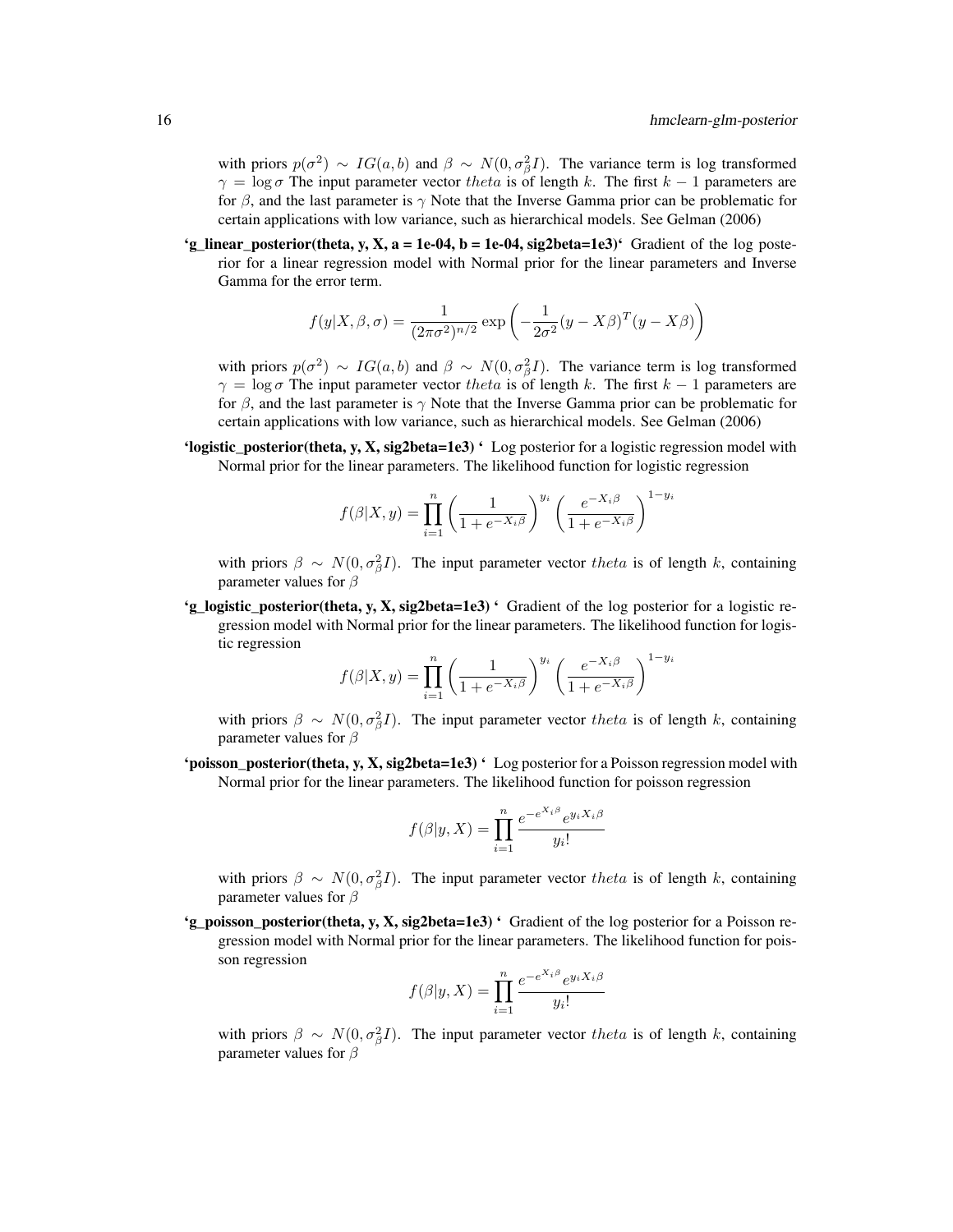#### Generalized Linear Mixed Effect with available posterior and gradient functions

'lmm\_posterior(theta, y, X, Z, n, d, nrandom = 1, nueps = 1, nuxi = 1, Aeps = 25, Axi = 25, sig2beta = 1e3) ' The log posterior function for linear mixed effects regression

$$
f(y|\beta, u, \sigma_{\epsilon}) \propto (\sigma_{\epsilon}^2)^{-nd/2} e^{-\frac{1}{2\sigma_{\epsilon}^2}(y - X\beta - Zu)^T(y - X\beta - Zu)}
$$

with priors  $\beta \sim N(0, \sigma_{\beta}^2 I)$ ,  $\sigma_{\epsilon} \sim half - t(A_{\epsilon}, nu_{\epsilon})$ ,  $\lambda \sim half - t$ . The vector  $\xi$  is the diagonal of the covariance G log transformed hyperprior where  $u \sim N(0, G, \xi = \log \lambda$  and  $A_{\xi}$ ,  $\nu_{\xi}$  are parameters for the transformed distribution The standard deviation of the error is log transformed, where  $\gamma = \log \sigma_{\epsilon}$  and  $\sigma_{\epsilon} \sim half - t$ . The parameters for  $\gamma$  are  $A_{\gamma}, \nu_{\gamma}$  The input parameter vector theta is of length k. The order of parameters for the vector is  $\beta$ ,  $\tau$ ,  $\gamma$ ,  $\xi$ .

 $g_{\text{m}}$  = posterior(theta, y, X, Z, n, d, nrandom = 1, nueps = 1, nuxi = 1, Aeps = 25, Axi = 25, sig2beta = 1e3)<sup>4</sup> Gradient of the log posterior for a linear mixed effects regression model

$$
f(y|\beta, u, \sigma_{\epsilon}) \propto (\sigma_{\epsilon}^2)^{-n/2} e^{-\frac{1}{2\sigma_{\epsilon}^2}(y - X\beta - Zu)^T(y - X\beta - Zu)}
$$

with priors  $\beta \sim N(0, \sigma_{\beta}^2 I)$ ,  $\sigma_{\epsilon} \sim half - t(A_{\epsilon}, nu_{\epsilon})$ ,  $\lambda \sim half - t$ . The vector  $\xi$  is the diagonal of the covariance G log transformed hyperprior where  $u \sim N(0, G, \xi = \log \lambda$  and  $A_{\xi}$ ,  $\nu_{\xi}$  are parameters for the transformed distribution The standard deviation of the error is log transformed, where  $\gamma = \log \sigma_{\epsilon}$  and  $\sigma_{\epsilon} \sim half - t$ . The parameters for  $\gamma$  are  $A_{\gamma}, \nu_{\gamma}$  The input parameter vector theta is of length k. The order of parameters for the vector is  $\beta, \tau, \gamma, \xi$ 

'glmm\_bin\_posterior(theta, y, X, Z, n, nrandom = 1, nuxi = 1, Axi = 25, sig2beta=1e3)<sup>'</sup> The log posterior function for logistic mixed effects regression

$$
f(y|X, Z, \beta, u) = \prod_{i=1}^{n} \prod_{j=1}^{d} \left( \frac{1}{1 + e^{-X_i \beta - Z_{ij} u_i}} \right)^{y_{ij}} \left( \frac{e^{-X_i \beta - Z_{ij} u_i}}{1 + e^{-X_i \beta - Z_{ij} u_i}} \right)^{1 - y_{ij}}
$$

with priors  $\beta \sim N(0, \sigma_{\beta}^2 I)$ ,  $\sigma_{\epsilon} \sim half - t(A_{\epsilon}, nu_{\epsilon})$ ,  $\lambda \sim half - t(A_{\lambda}, nu_{\lambda})$ . The vector  $\lambda$ is the diagonal of the covariance G hyperprior where  $u \sim N(0, G, \xi = \log \lambda$  and  $A_{\xi}, \nu_{\xi}$  are parameters for the transformed distribution The input parameter vector theta is of length  $k$ . The order of parameters for the vector is  $\beta$ ,  $\tau$ ,  $\xi$ 

'g\_glmm\_bin\_posterior(theta, y, X, Z, n, nrandom = 1, nuxi = 1, Axi = 25, sig2beta = 1e3) ' Gradient of the log posterior function for logistic mixed effects regression

$$
f(y|X, Z, \beta, u) = \prod_{i=1}^{n} \prod_{j=1}^{m} \left( \frac{1}{1 + e^{-X_i \beta - Z_{ij} u_i}} \right)^{y_{ij}} \left( \frac{e^{-X_i \beta - Z_{ij} u_i}}{1 + e^{-X_i \beta - Z_{ij} u_i}} \right)^{1 - y_{ij}}
$$

with priors  $\beta \sim N(0, \sigma_{\beta}^2 I)$ ,  $\sigma_{\epsilon} \sim half - t(A_{\epsilon}, nu_{\epsilon})$ ,  $\lambda \sim half - t(A_{\lambda}, nu_{\lambda})$ . The vector  $\lambda$ is the diagonal of the covariance G hyperprior where  $u \sim N(0, G, \xi = \log \lambda$  and  $A_{\xi}, \nu_{\xi}$  are parameters for the transformed distribution The input parameter vector theta is of length  $k$ . The order of parameters for the vector is  $\beta$ ,  $\tau$ ,  $\xi$ 

'glmm\_poisson\_posterior(theta, y, X, Z, n, nrandom = 1, nuxi = 1, Axi = 25, sig2beta = 1e3) ' Log posterior for a Poisson mixed effect regression

$$
f(y|X, Z, \beta, u) = \prod_{i=1}^{n} \prod_{j=1}^{m} \frac{e^{-e^{X_i \beta + Z_{ij} u_{ij}}} e^{y_i (X_i \beta + Z_{ij} u_{ij})}}{y_i!}
$$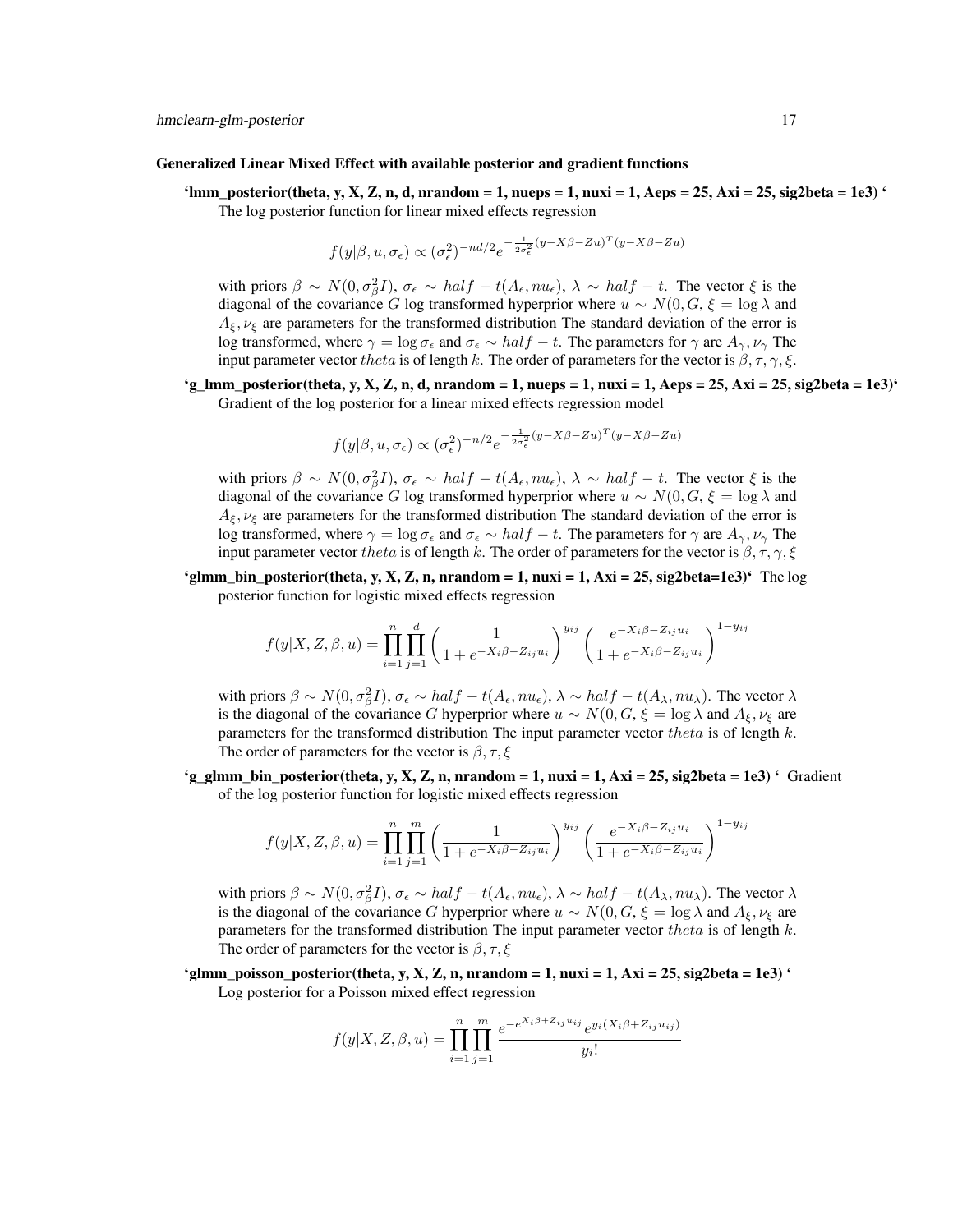with priors  $\beta \sim N(0, \sigma_{\beta}^2 I)$ ,  $\sigma_{\epsilon} \sim half - t(A_{\epsilon}, nu_{\epsilon})$ ,  $\lambda \sim half - t(A_{\lambda}, nu_{\lambda})$ . The vector  $\lambda$ is the diagonal of the covariance G hyperprior where  $u \sim N(0, G, \xi = \log \lambda$  and  $A_{\xi}, \nu_{\xi}$  are parameters for the transformed distribution. The input parameter vector theta is of length  $k$ . The order of parameters for the vector is  $\beta$ ,  $\tau$ ,  $\xi$ 

'g\_glmm\_poisson\_posterior(theta, y, X, Z, n, nrandom = 1, nuxi = 1, Axi = 25, sig2beta = 1e3)  $\prime$ Gradient of the log posterior for a Poisson mixed effect regression

$$
f(y|X, Z, \beta, u) = \prod_{i=1}^{n} \prod_{j=1}^{m} \frac{e^{-e^{X_i \beta + Z_{ij} u_{ij}}} e^{y_i (X_i \beta + Z_{ij} u_{ij})}}{y_i!}
$$

with priors  $\beta \sim N(0, \sigma_{\beta}^2 I)$ ,  $\sigma_{\epsilon} \sim half - t(A_{\epsilon}, nu_{\epsilon})$ ,  $\lambda \sim half - t(A_{\lambda}, nu_{\lambda})$ . The vector  $\lambda$ is the diagonal of the covariance G hyperprior where  $u \sim N(0, G, \xi = \log \lambda$  and  $A_{\xi}, \nu_{\xi}$  are parameters for the transformed distribution The input parameter vector theta is of length  $k$ . The order of parameters for the vector is  $\beta$ ,  $\tau$ ,  $\xi$ 

#### References

Gelman, A. (2006). *Prior distributions for variance parameters in hierarchical models (comment on article by Browne and Draper)*. Bayesian analysis, 1(3), 515-534.

Chan, J. C. C., & Jeliazkov, I. (2009). *MCMC estimation of restricted covariance matrices*. Journal of Computational and Graphical Statistics, 18(2), 457-480.

Betancourt, M., & Girolami, M. (2015). *Hamiltonian Monte Carlo for hierarchical models*. Current trends in Bayesian methodology with applications, 79, 30.

#### Examples

```
# Linear regression example
set.seed(521)
X <- cbind(1, matrix(rnorm(300), ncol=3))
betavals \leq c(0.5, -1, 2, -3)y <- X%*%betavals + rnorm(100, sd=.2)
f1_hmc <- hmc(N = 500,
          theta.init = c(rep(\theta, 4), 1),
          epsilon = 0.01,
          L = 10,
          logPOSTERIOR = linear_posterior,
          glogPOSTERIOR = g_linear_posterior,
          varnames = c(paste0("beta", 0:3), "log_sigma_sq"),
          param=list(y=y, X=X), parallel=FALSE, chains=1)
summary(f1_hmc, burnin=100)
# poisson regression example
set.seed(7363)
X <- cbind(1, matrix(rnorm(40), ncol=2))
betavals \leq c(0.8, -0.5, 1.1)lmu <- X %*% betavals
y <- sapply(exp(lmu), FUN = rpois, n=1)
```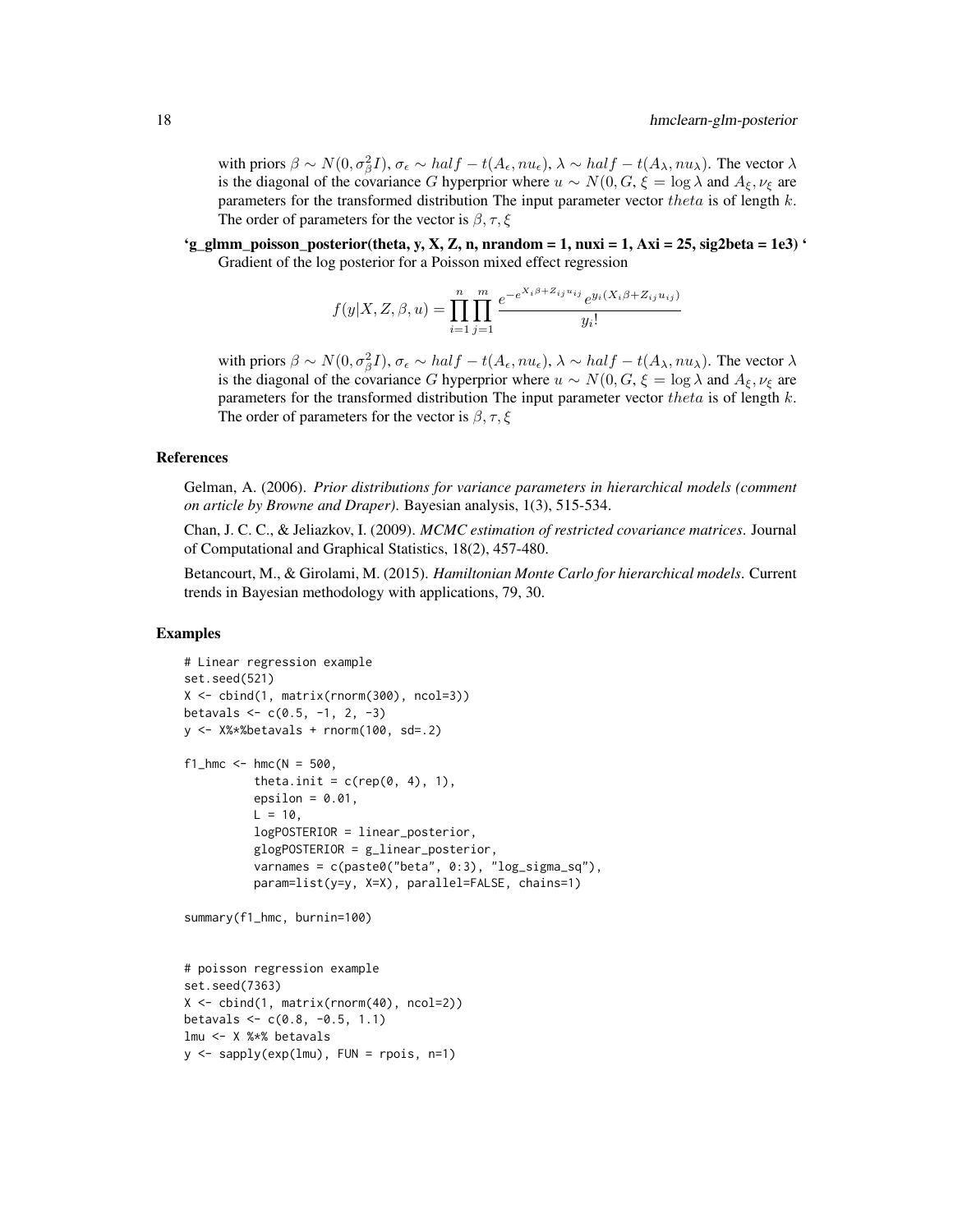# <span id="page-18-0"></span>hmclearn-plots 19

```
f2_hmc < - hmc(N = 500,theta.init = rep(0, 3),
         epsilon = 0.01,
         L = 10,
         logPOSTERIOR = poisson_posterior,
         glogPOSTERIOR = g_poisson_posterior,
         varnames = paste0("beta", 0:2),
         param = list(y=y, X=X),parallel=FALSE, chains=1)
```

| hmclearn-plots | Plotting for MCMC visualization and diagnostics provided by |  |  |  |
|----------------|-------------------------------------------------------------|--|--|--|
|                | bayesplot <i>package</i>                                    |  |  |  |

#### Description

Plots of Rhat statistics, ratios of effective sample size to total sample size, and autocorrelation of MCMC draws.

#### Usage

```
mcmc_intervals(object, ...)
## S3 method for class 'hmclearn'
mcmc_intervals(object, burnin = NULL, ...)
mcmc_areas(object, ...)
## S3 method for class 'hmclearn'
mcmc_areas(object, burnin = NULL, ...)
mcmc_hist(object, ...)
## S3 method for class 'hmclearn'
mcmc_hist(object, burnin = NULL, ...)
mcmc_hist_by_chain(object, ...)
## S3 method for class 'hmclearn'
mcmc_hist_by_chain(object, burnin = NULL, ...)
mcmc_dens(object, ...)
## S3 method for class 'hmclearn'
mcmc_dens(object, burnin = NULL, ...)
```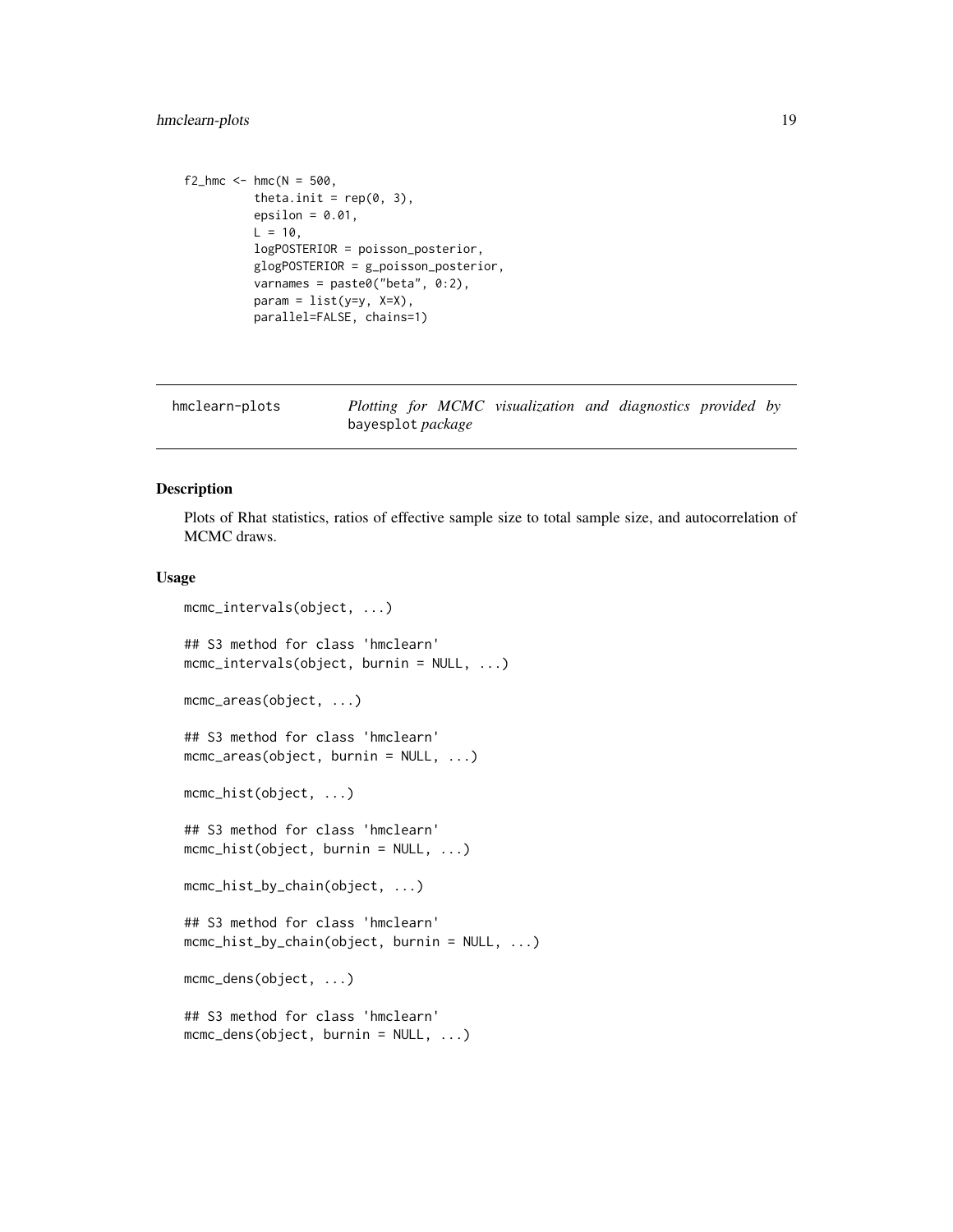20 hmclearn-plots

```
mcmc_scatter(object, ...)
## S3 method for class 'hmclearn'
mcmc_scatter(object, burnin = NULL, ...)
mcmc_hex(object, ...)
## S3 method for class 'hmclearn'
mcmc_hex(object, burnin = NULL, ...)
mcmc_pairs(object, ...)
## S3 method for class 'hmclearn'
mcmc_pairs(object, burnin = NULL, ...)
mcmc_acf(object, ...)
## S3 method for class 'hmclearn'
mcmc_2 acf(object, burnin = NULL, ...)
mcmc_acf_bar(object, ...)
## S3 method for class 'hmclearn'
mcmc_acf_bar(object, burnin = NULL, ...)
mcmc_trace(object, ...)
## S3 method for class 'hmclearn'
mcmc_trace(object, burnin = NULL, ...)
mcmc_rhat(object, ...)
## S3 method for class 'hmclearn'
mcmc_rhat(object, burnin = NULL, ...)
mcmc_rhat_hist(object, ...)
## S3 method for class 'hmclearn'
mcmc_rhat_hist(object, burnin = NULL, ...)
mcmc_neff(object, ...)
## S3 method for class 'hmclearn'
mcmc_{\text{ne}} f(object, burnin = NULL, lagmax = NULL, ...)
mcmc_neff_hist(object, ...)
## S3 method for class 'hmclearn'
```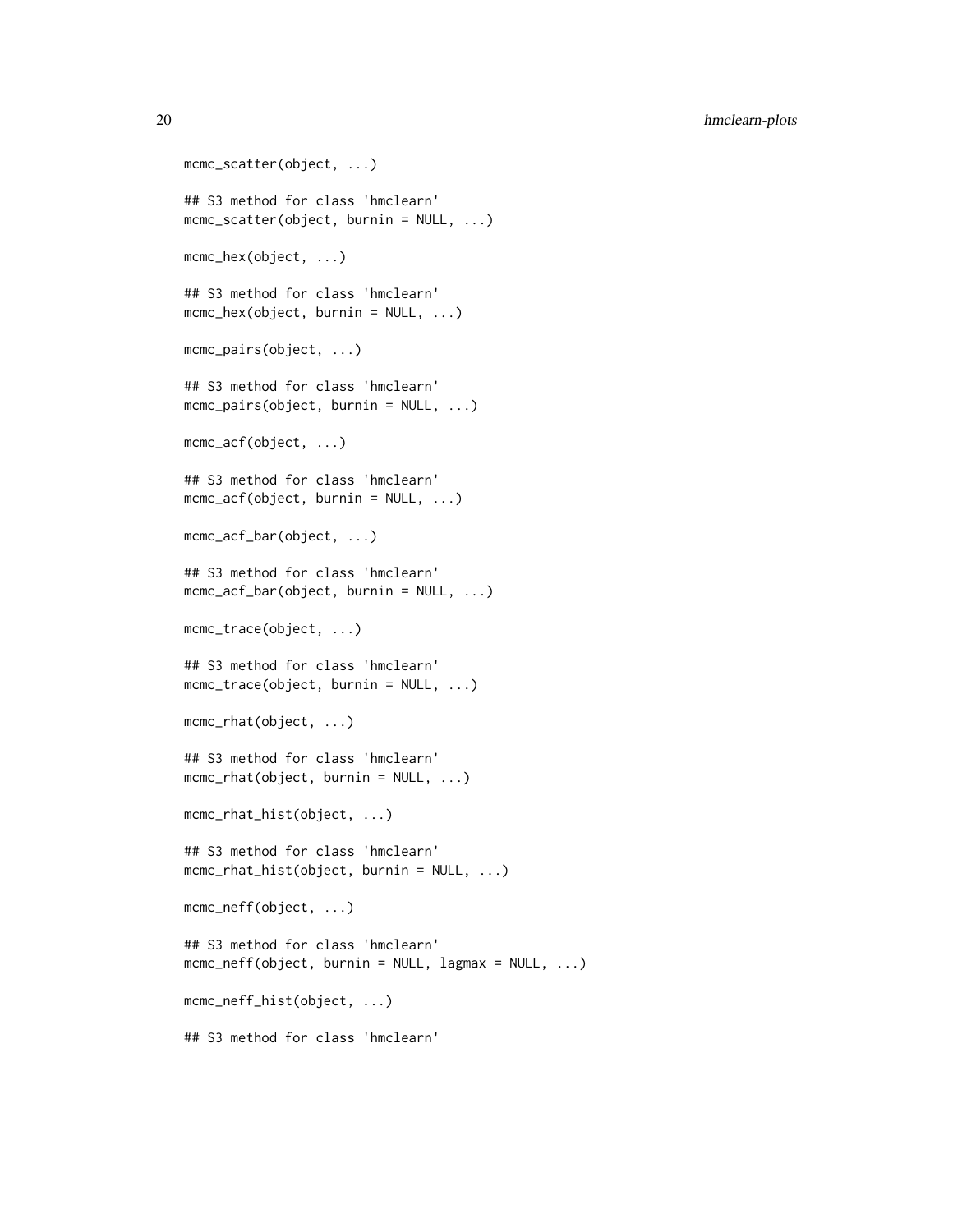#### hmclearn-plots 21

```
mcmc_neff_hist(object, burnin = NULL, lagmax = NULL, ...)
mcmc_neff_data(object, ...)
## S3 method for class 'hmclearn'
mcmc_neff_data(object, burnin = NULL, lagmax = NULL, ...)
mcmc_violin(object, ...)
## S3 method for class 'hmclearn'
mcmc_violin(object, burnin = NULL, ...)
```
# Arguments

| optional additional arguments to pass to the bayesplot functions<br>$\cdot$ $\cdot$ $\cdot$<br>burnin<br>optional numeric parameter for the number of initial MCMC samples to omit |  |
|------------------------------------------------------------------------------------------------------------------------------------------------------------------------------------|--|
|                                                                                                                                                                                    |  |
| from the summary                                                                                                                                                                   |  |
| maximum lag to extract for determining effective sample sizes<br>lagmax                                                                                                            |  |

# Value

These functions call various plotting functions from the bayesplot package, which returns a list including ggplot2 objects.

#### Plot Descriptions from the bayesplot package documentation

- 'mcmc\_hist(object, burnin=NULL, ...)' Default plot called by 'plot' function. Histograms of posterior draws with all chains merged.
- **'mcmc\_dens(object, burnin=NULL, ...)'** Kernel density plots of posterior draws with all chains merged.
- 'mcmc\_hist\_by\_chain(object, burnin=NULL, ...)' Histograms of posterior draws with chains separated via faceting.
- 'mcmc\_dens\_overlay(object, burnin=NULL, ...)' Kernel density plots of posterior draws with chains separated but overlaid on a single plot.
- 'mcmc\_violin(object, burnin=NULL, ...)' The density estimate of each chain is plotted as a violin with horizontal lines at notable quantiles.
- 'mcmc\_dens\_chains(object, burnin=NULL, ...)' Ridgeline kernel density plots of posterior draws with chains separated but overlaid on a single plot. In 'mcmc\_dens\_overlay()' parameters appear in separate facets; in 'mcmc\_dens\_chains()' they appear in the same panel and can overlap vertically.
- 'mcmc\_intervals(object, burnin=NULL, ...)' Plots of uncertainty intervals computed from posterior draws with all chains merged.
- 'mcmc\_areas(object, burnin=NULL, ...)' Density plots computed from posterior draws with all chains merged, with uncertainty intervals shown as shaded areas under the curves.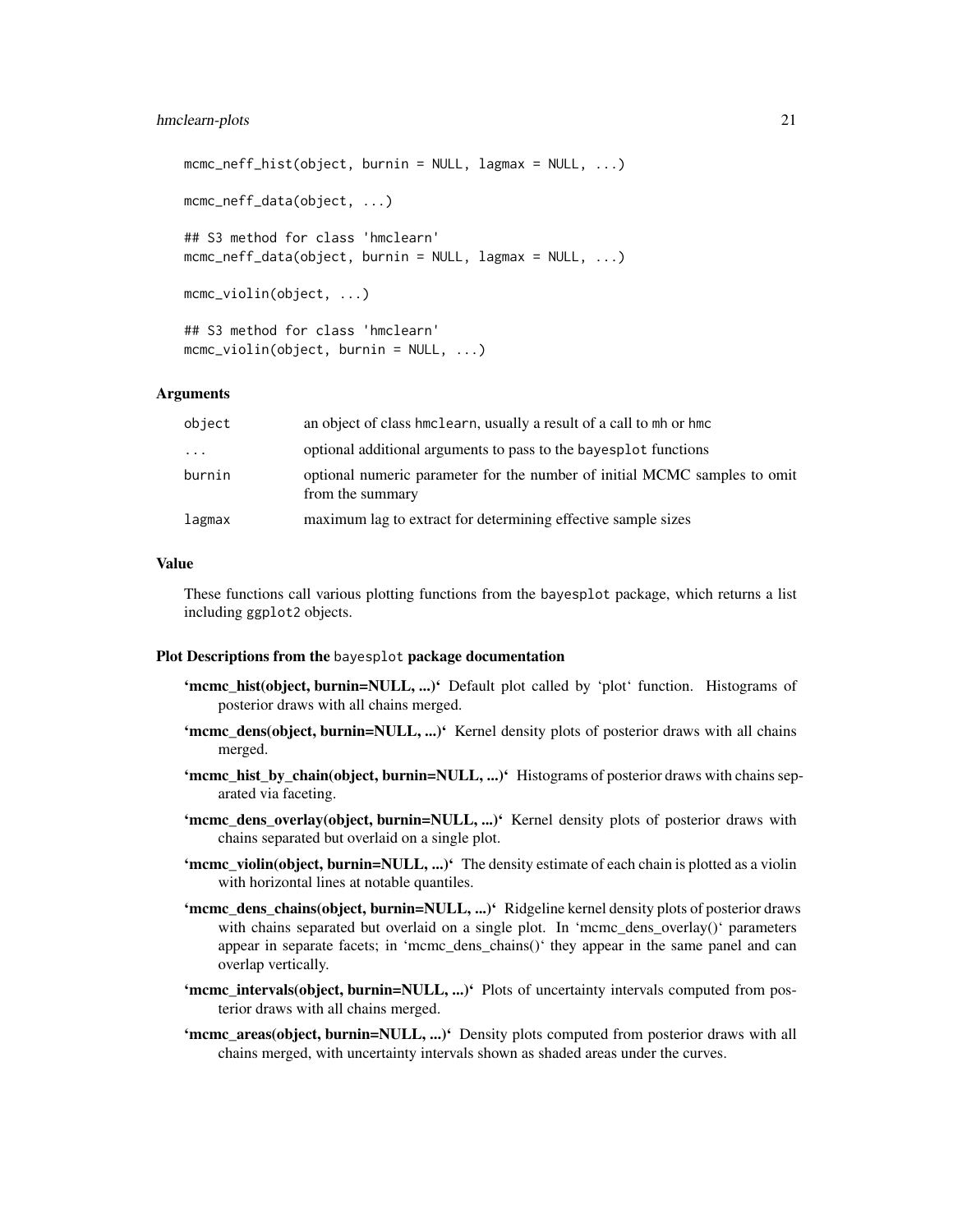- 'mcmc\_scatter(object, burnin=NULL, ...)' Bivariate scatterplot of posterior draws. If using a very large number of posterior draws then 'mcmc\_hex()' may be preferable to avoid overplotting.
- 'mcmc\_hex(object, burnin=NULL, ...)' Hexagonal heatmap of 2-D bin counts. This plot is useful in cases where the posterior sample size is large enough that 'mcmc\_scatter()' suffers from overplotting.
- 'mcmc\_pairs(object, burnin=NULL, ...)' A square plot matrix with univariate marginal distributions along the diagonal (as histograms or kernel density plots) and bivariate distributions off the diagonal (as scatterplots or hex heatmaps).

For the off-diagonal plots, the default is to split the chains so that (roughly) half are displayed above the diagonal and half are below (all chains are always merged together for the plots along the diagonal). Other possibilities are available by setting the 'condition' argument.

- 'mcmc\_rhat(object, burnin=NULL, ...)', 'mcmc\_rhat\_hist(object, burnin=NULL, ...)' Rhat values as either points or a histogram. Values are colored using different shades (lighter is better). The chosen thresholds are somewhat arbitrary, but can be useful guidelines in practice. \* light : below 1.05 (good) \* mid : between 1.05 and 1.1 (ok) \* dark : above 1.1 (too high)
- 'mcmc\_neff(object, burnin=NULL, ...)', 'mcmc\_neff\_hist(object, burnin=NULL, ...)' Ratios of effective sample size to total sample size as either points or a histogram. Values are colored using different shades (lighter is better). The chosen thresholds are somewhat arbitrary, but can be useful guidelines in practice. \* \_light\_: between 0.5 and 1 (high) \* \_mid\_: between 0.1 and 0.5 (good) \* \_dark\_: below 0.1 (low)
- 'mcmc\_acf(object, burnin=NULL, ...)', 'mcmc\_acf\_bar(object, burnin=NULL, ...)' Grid of autocorrelation plots by chain and parameter. The 'lags' argument gives the maximum number of lags at which to calculate the autocorrelation function. 'mcmc $\alpha$ cf()' is a line plot whereas 'mcmc\_acf\_bar()' is a barplot.

#### References

Gabry, Jonah and Mahr, Tristan (2019). *bayesplot: Plotting for Bayesian Models*. [https://](https://mc-stan.org/bayesplot/) [mc-stan.org/bayesplot/](https://mc-stan.org/bayesplot/)

Gabry, J., Simpson, D., Vehtari, A., Betancourt, M., and Gelman, A (2019). *Visualization in Bayesian Workflow*. Journal of the Royal Statistical Society: Series A. Vol 182. Issue 2. p.389- 402.

Gelman, A. and Rubin, D. (1992) *Inference from Iterative Simulation Using Multiple Sequences*. Statistical Science 7(4) 457-472.

Gelman, A., et. al. (2013) *Bayesian Data Analysis*. Chapman and Hall/CRC.

### Examples

```
# poisson regression example
set.seed(7363)
X <- cbind(1, matrix(rnorm(40), ncol=2))
betavals \leq c(0.8, -0.5, 1.1)lmu <- X %*% betavals
y <- sapply(exp(lmu), FUN = rpois, n=1)
```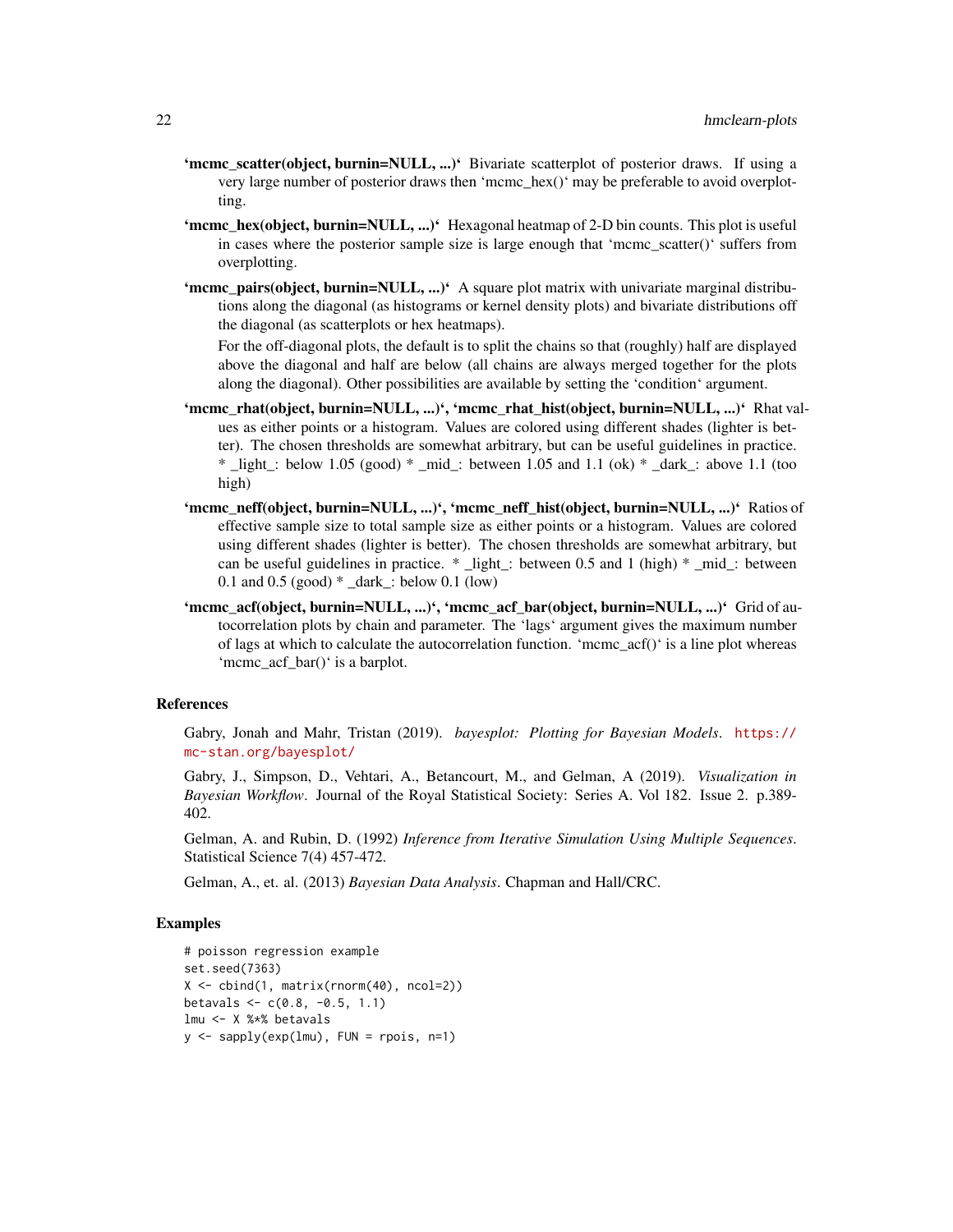#### <span id="page-22-0"></span>leapfrog 23

```
f <- hmc(N = 1000,theta.init = rep(0, 3),
         epsilon = c(0.03, 0.02, 0.015),
         L = 10,
         logPOSTERIOR = poisson_posterior,
          glogPOSTERIOR = g_poisson_posterior,
          varnames = paste0("beta", 0:2),
         param = list(y=y, X=X),parallel=FALSE, chains=2)
mcmc_trace(f, burnin=100)
mcmc_hist(f, burnin=100)
mcmc_intervals(f, burnin=100)
mcmc_rhat(f, burnin=100)
mcmc_violin(f, burnin=100)
```
leapfrog *Leapfrog Algorithm for Hamiltonian Monte Carlo*

# Description

Runs a single iteration of the leapfrog algorithm. Typically called directly from hmc

### Usage

```
leapfrog(
  theta_lf,
  r,
  epsilon,
  glogPOSTERIOR,
  Minv,
  constrain,
  lastSTEP = FALSE,
  ...
\mathcal{L}
```
# Arguments

| theta_lf      | starting parameter vector                                                                                                              |
|---------------|----------------------------------------------------------------------------------------------------------------------------------------|
| r             | starting momentum vector                                                                                                               |
| epsilon       | Step-size parameter for leapfrog                                                                                                       |
| glogPOSTERIOR | Function to calculate and return the gradient of the log posterior given a vector<br>of values of theta                                |
| Minv          | Inverse Mass matrix                                                                                                                    |
| constrain     | Optional vector of which parameters in the ta accept positive values only. De-<br>fault is that all parameters accept all real numbers |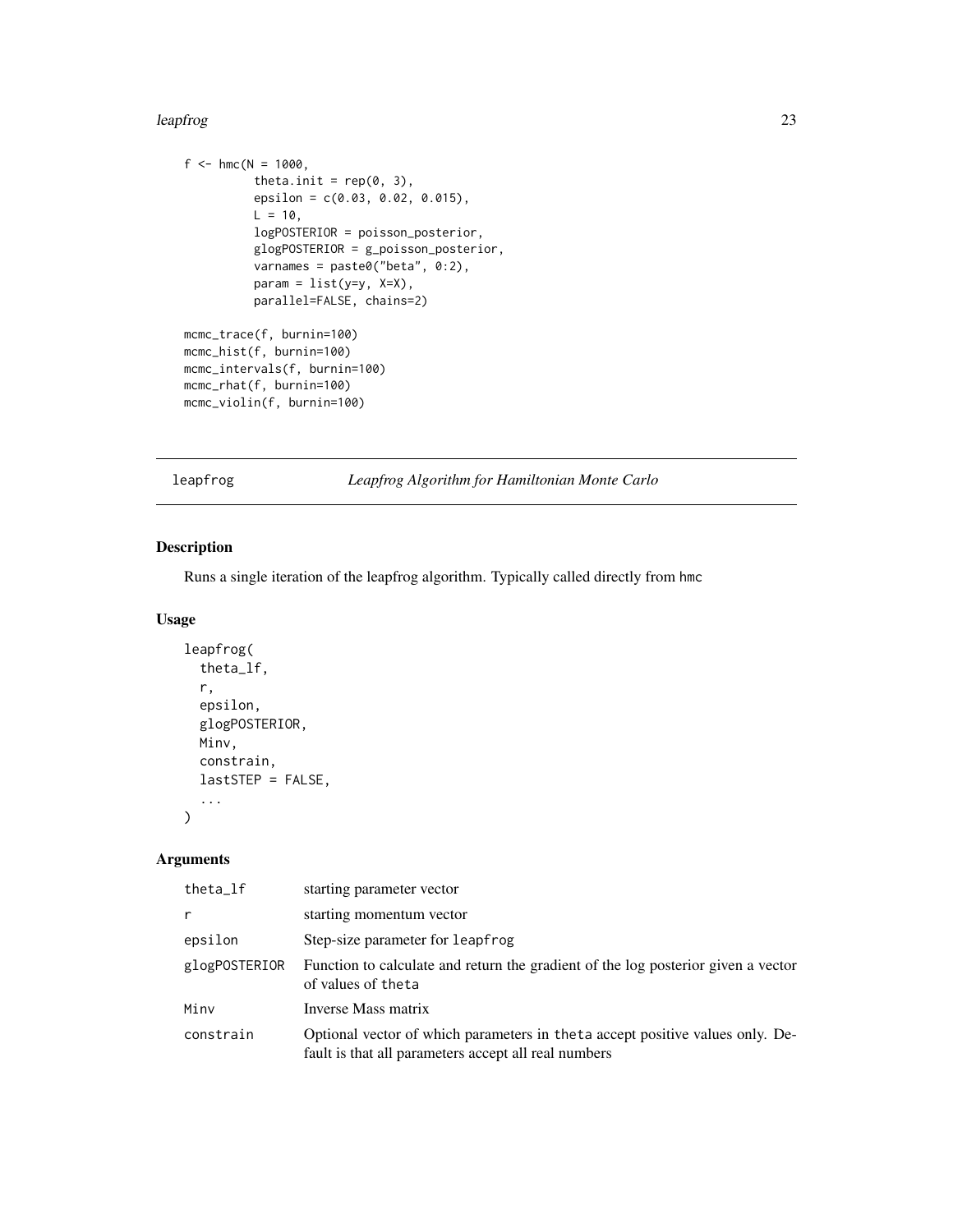<span id="page-23-0"></span>

| lastSTEP                | Boolean indicating whether to calculate the last half-step of the momentum up-<br>date |
|-------------------------|----------------------------------------------------------------------------------------|
| $\cdot$ $\cdot$ $\cdot$ | Additional parameters passed to glogPOSTERIOR                                          |

# Value

List containing two elements: theta.new the ending value of theta and r.new the ending value of the momentum

# References

Neal, Radford. 2011. *MCMC Using Hamiltonian Dynamics.* In Handbook of Markov Chain Monte Carlo, edited by Steve Brooks, Andrew Gelman, Galin L. Jones, and Xiao-Li Meng, 116–62. Chapman; Hall/CRC.

#### Examples

```
set.seed(321)
X \leftarrow \text{cbind}(1, \text{rnorm}(10))y \leftarrow \text{norm}(10)p \le -runif(3) - 0.5
leapfrog(rep(0,3), p, 0.01, g_linear_posterior,
           diag(3), FALSE, X=X, y=y)
```
mh *Fit a generic model using Metropolis-Hastings (MH)*

# Description

This function runs the MH algorithm on a generic model provided the logPOSTERIOR function. All parameters specified within the list param are passed to these the posterior function.

#### Usage

```
mh(
  N,
  theta.init,
  qPROP,
  qFUN,
  logPOSTERIOR,
  nu = 0.001,varnames = NULL,
  param = list(),chains = 1,
  parallel = FALSE,
  ...
)
```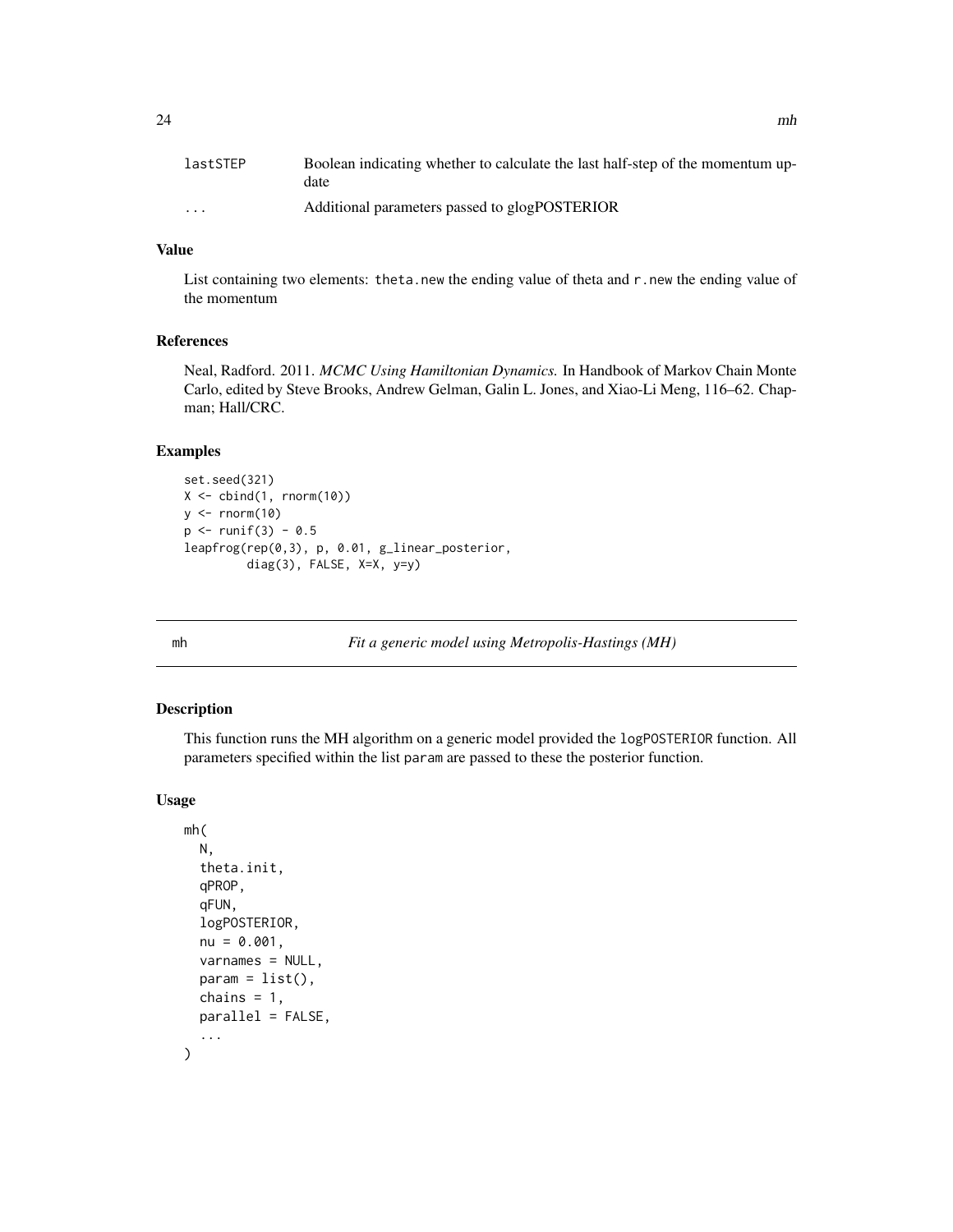$m<sub>h</sub>$  25

## Arguments

| N            | Number of MCMC samples                                                                                                        |
|--------------|-------------------------------------------------------------------------------------------------------------------------------|
| theta.init   | Vector of initial values for the parameters                                                                                   |
| qPROP        | Function to generate proposal                                                                                                 |
| gFUN         | Probability for proposal function. First argument is where to evaluate, and sec-<br>ond argument is the conditional parameter |
| logPOSTERIOR | Function to calculate and return the log posterior given a vector of values of<br>theta                                       |
| nu           | Single value or vector parameter passed to qPROP or qFUN for the proposal den-<br>sity                                        |
| varnames     | Optional vector of theta parameter names                                                                                      |
| param        | List of additional parameters for logPOSTERIOR and glogPOSTERIOR                                                              |
| chains       | Number of MCMC chains to run                                                                                                  |
| parallel     | Logical to set whether multiple MCMC chains should be run in parallel                                                         |
| $\cdots$     | Additional parameters for LogPOSTERIOR                                                                                        |

#### Value

Object of class hmclearn

#### Elements for hmclearn objects

N Number of MCMC samples theta Nested list of length N of the sampled values of theta for each chain thetaCombined List of dataframes containing sampled values, one for each chain r NULL for Metropolis-Hastings theta.all Nested list of all parameter values of theta sampled prior to accept/reject step for each r.all NULL for Metropolis-Hastings accept Number of accepted proposals. The ratio accept / N is the acceptance rate accept\_v Vector of length N indicating which samples were accepted M NULL for Metropolis-Hastings algorithm MH for Metropolis-Hastings varnames Optional vector of parameter names chains Number of MCMC chains

# Available logPOSTERIOR functions

linear\_posterior Linear regression: log posterior logistic\_posterior Logistic regression: log posterior poisson\_posterior Poisson (count) regression: log posterior lmm\_posterior Linear mixed effects model: log posterior glmm\_bin\_posterior Logistic mixed effects model: log posterior glmm\_poisson\_posterior Poisson mixed effects model: log posterior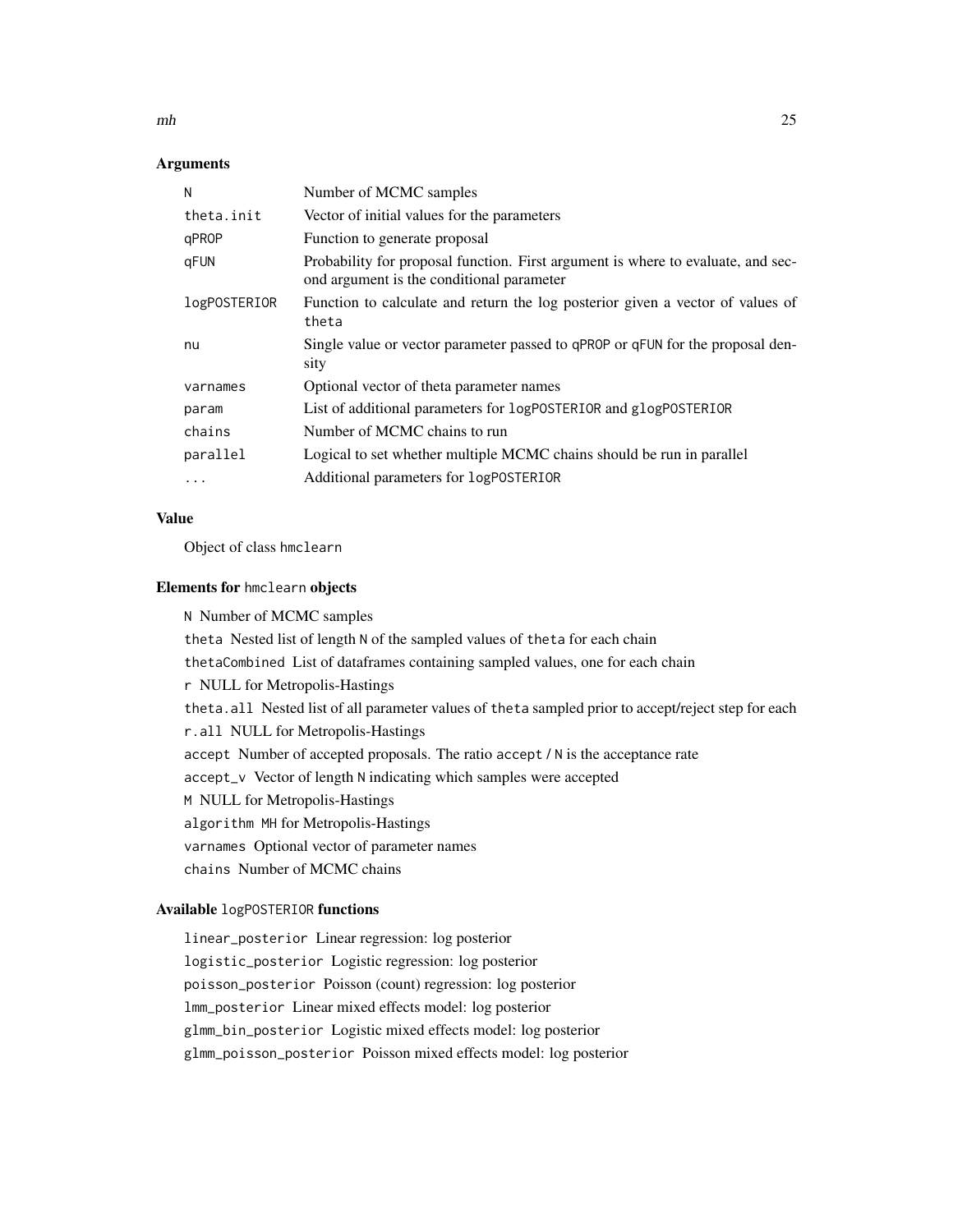# <span id="page-25-0"></span>Author(s)

Samuel Thomas <samthoma@iu.edu>, Wanzhu Tu <wtu@iu.edu>

# Examples

```
# Linear regression example
set.seed(521)
X <- cbind(1, matrix(rnorm(300), ncol=3))
betavals \leq c(0.5, -1, 2, -3)y <- X%*%betavals + rnorm(100, sd=.2)
f1_mh <- mh(N = 3e3,theta.init = c(rep(\theta, 4), 1),
         nu <- c(rep(0.001, 4), 0.1),
         qPROP = qprop,
         qFUN = qfun,
         logPOSTERIOR = linear_posterior,
         varnames = c(paste0("beta", 0:3), "log_sigma_sq"),
         param=list(y=y, X=X), parallel=FALSE, chains=1)
```

```
summary(f1_mh, burnin=1000)
```
#### mh.fit *Fitter function for Metropolis-Hastings (MH)*

# Description

This is the basic computing function for MH and should not be called directly except by experienced users.

#### Usage

```
mh.fit(
  N,
  theta.init,
  qPROP,
  qFUN,
  logPOSTERIOR,
 nu = 0.001,
  varnames = NULL,
 param = list(),...
)
```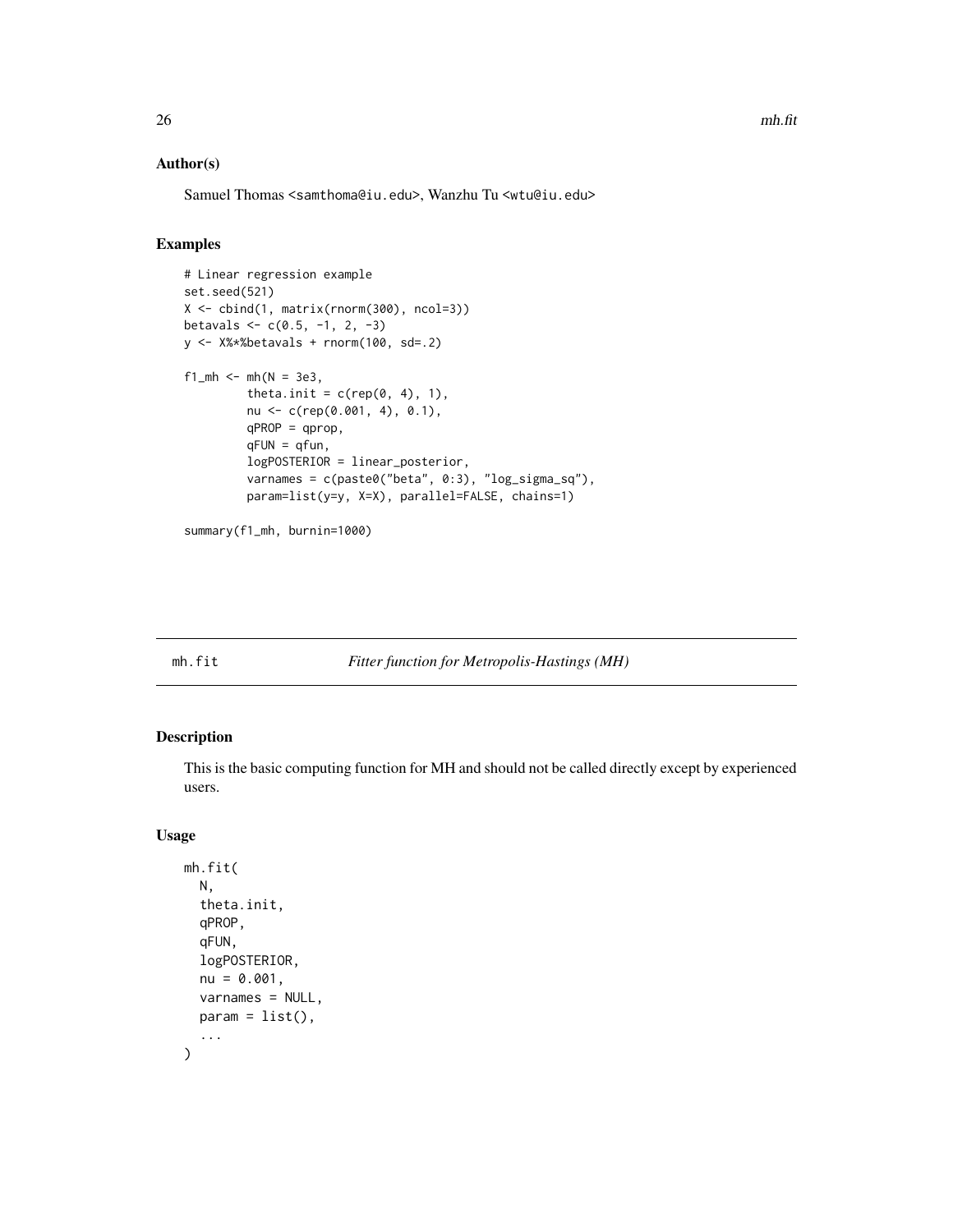#### mh.fit 27

# Arguments

| N            | Number of MCMC samples                                                                                                        |
|--------------|-------------------------------------------------------------------------------------------------------------------------------|
| theta.init   | Vector of initial values for the parameters                                                                                   |
| qPROP        | Function to generate proposal                                                                                                 |
| qFUN         | Probability for proposal function. First argument is where to evaluate, and sec-<br>ond argument is the conditional parameter |
| logPOSTERIOR | Function to calculate and return the log posterior given a vector of values of<br>theta                                       |
| nu           | Single value or vector parameter passed to qPROP or qFUN for the proposal den-<br>sity                                        |
| varnames     | Optional vector of theta parameter names                                                                                      |
| param        | List of additional parameters for logPOSTERIOR                                                                                |
| .            | Additional parameters for logPOSTERIOR                                                                                        |

# Value

List for mh

# Elements in mh list

N Number of MCMC samples

theta Nested list of length N of the sampled values of theta for each chain

thetaCombined List of dataframes containing sampled values, one for each chain

r NULL for Metropolis-Hastings

theta.all Nested list of all parameter values of theta sampled prior to accept/reject step for each

r.all NULL for Metropolis-Hastings

accept Number of accepted proposals. The ratio accept / N is the acceptance rate

accept\_v Vector of length N indicating which samples were accepted

M NULL for Metropolis-Hastings

algorithm MH for Metropolis-Hastings

# Examples

```
# Logistic regression example
X <- cbind(1, seq(-100, 100, by=0.25))
betavals <-c(-0.9, 0.2)lodds <- X %*% betavals
prob1 \leq as.numeric(1 / (1 + exp(-lodds)))
set.seed(9874)
y <- sapply(prob1, function(xx) {
  sample(c(0, 1), 1, probe(c(1-xx, xx))})
```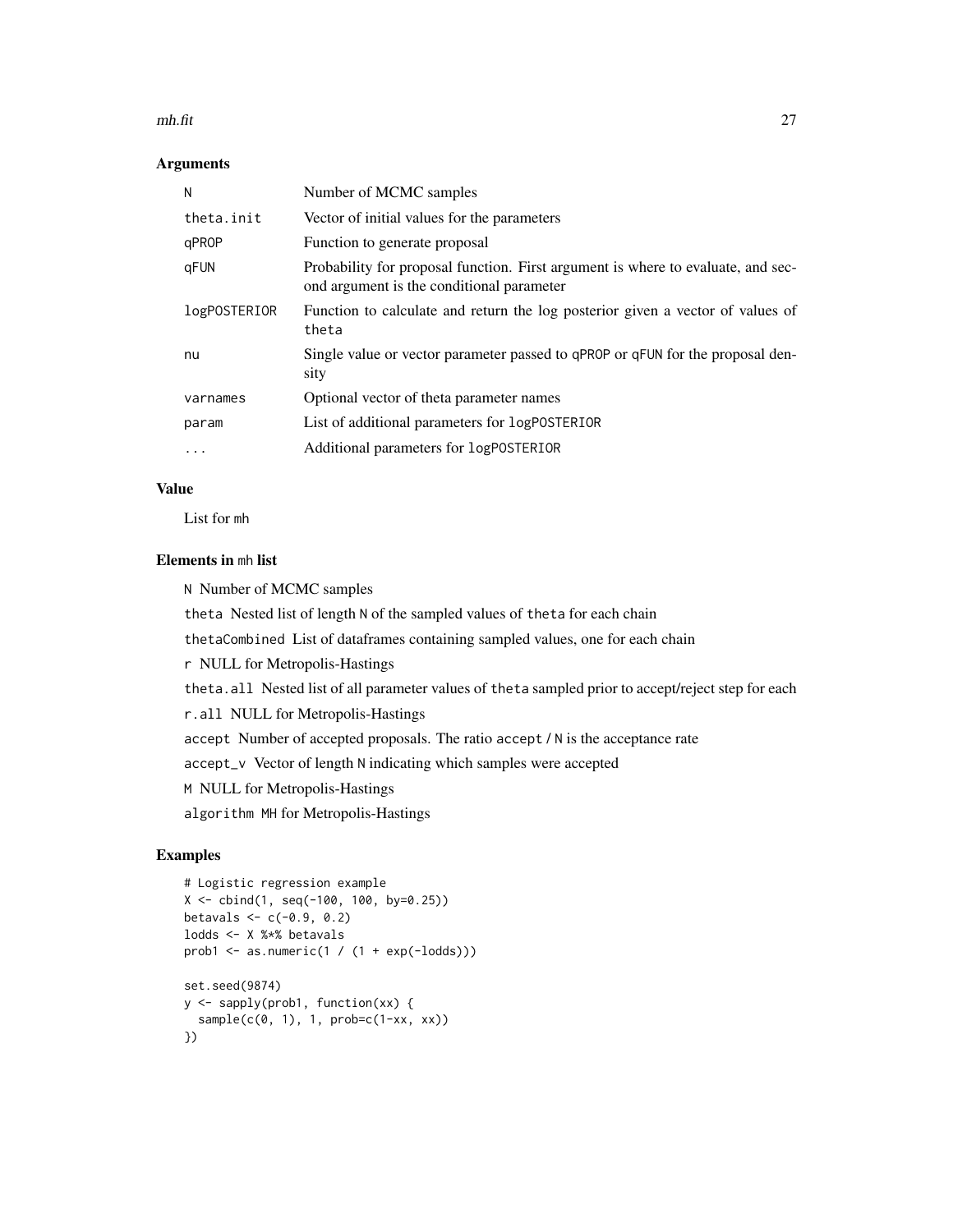```
f1 <- mh.fit(N = 2000,
        theta.init = rep(0, 2),
        nu = c(0.03, 0.001),qPROP = qprop,
        qFUN = qfun,logPOSTERIOR = logistic_posterior,
        varnames = paste0("beta", 0:1),
        y=y, X=X)
```
f1\$accept / f1\$N

neff *Effective sample size calculation*

#### Description

Calculates an estimate of the adjusted MCMC sample size per parameter adjusted for autocorrelation.

# Usage

 $neff(object, burnin = NULL, lagmax = NULL, ...)$ 

# Arguments

| object                  | an object of class hmclearn, usually a result of a call to mh or hmc                          |
|-------------------------|-----------------------------------------------------------------------------------------------|
| burnin                  | optional numeric parameter for the number of initial MCMC samples to omit<br>from the summary |
| lagmax                  | maximum lag to extract for determining effective sample sizes                                 |
| $\cdot$ $\cdot$ $\cdot$ | currently unused                                                                              |

# Value

Numeric vector with effective sample sizes for each parameter in the model

#### References

Gelman, A., et. al. (2013) *Bayesian Data Analysis*. Chapman and Hall/CRC. Section 11.5

# Examples

```
# poisson regression example
set.seed(7363)
X <- cbind(1, matrix(rnorm(40), ncol=2))
betavals \leq c(0.8, -0.5, 1.1)lmu <- X %*% betavals
y \leq - sapply(exp(lmu), FUN = rpois, n=1)
```
<span id="page-27-0"></span>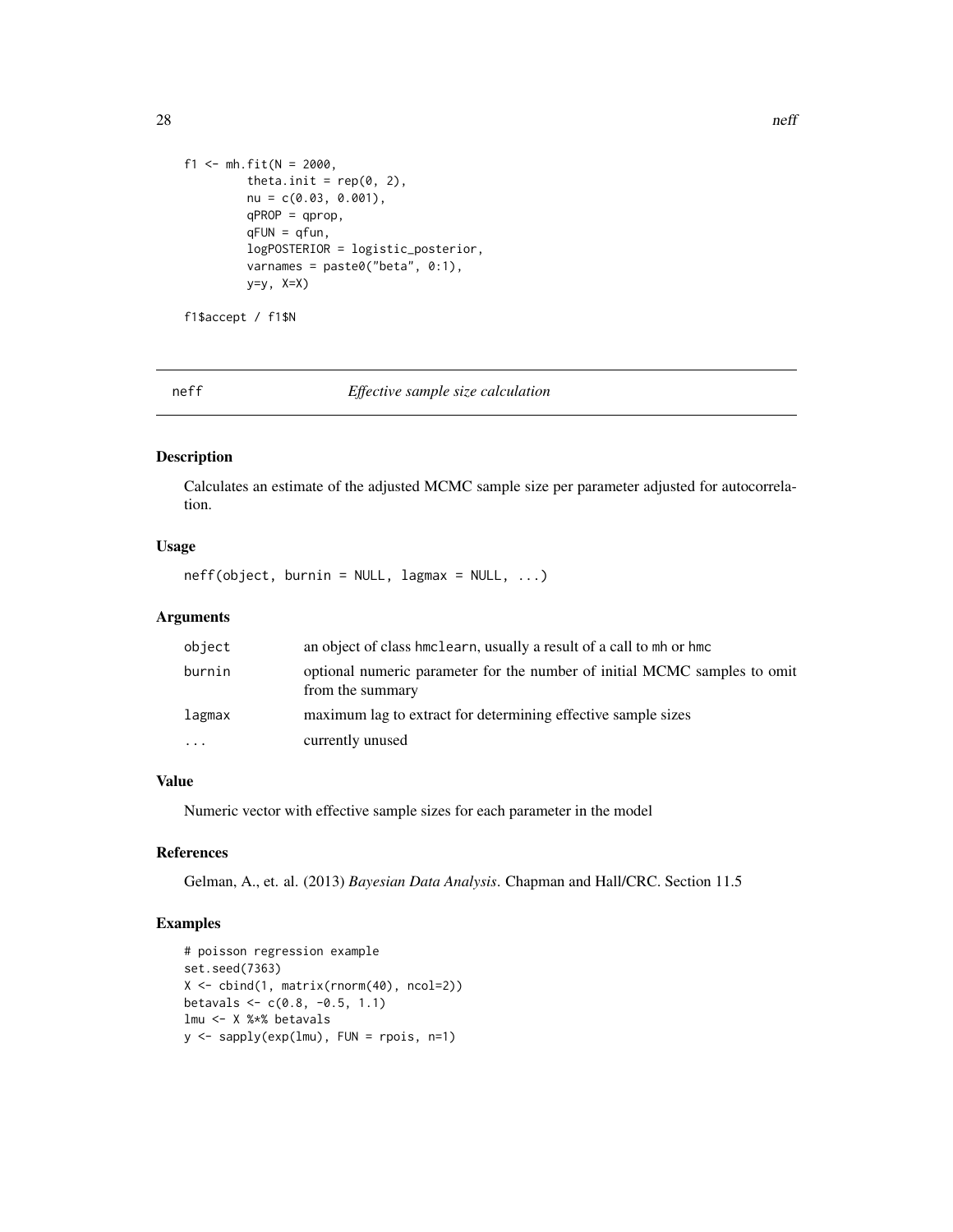# <span id="page-28-0"></span>neff.hmclearn 29

```
f <- hmc(N = 1000,theta.init = rep(0, 3),
         epsilon = c(0.03, 0.02, 0.015),
         L = 10,
         logPOSTERIOR = poisson_posterior,
         glogPOSTERIOR = g_poisson_posterior,
         varnames = paste0("beta", 0:2),
         param = list(y=y, X=X),parallel=FALSE, chains=2)
```
neff(f, burnin=100)

neff.hmclearn *Effective sample size calculation*

# Description

Calculates an estimate of the adjusted MCMC sample size per parameter adjusted for autocorrelation.

# Usage

## S3 method for class 'hmclearn'  $neff(object, burnin = NULL, lagmax = NULL, ...)$ 

# Arguments

| object    | an object of class hmclearn, usually a result of a call to mh or hmc                          |
|-----------|-----------------------------------------------------------------------------------------------|
| burnin    | optional numeric parameter for the number of initial MCMC samples to omit<br>from the summary |
| lagmax    | maximum lag to extract for determining effective sample sizes                                 |
| $\ddotsc$ | currently unused                                                                              |

# Value

Numeric vector with effective sample sizes for each parameter in the model

# References

Gelman, A., et. al. (2013) *Bayesian Data Analysis*. Chapman and Hall/CRC. Section 11.5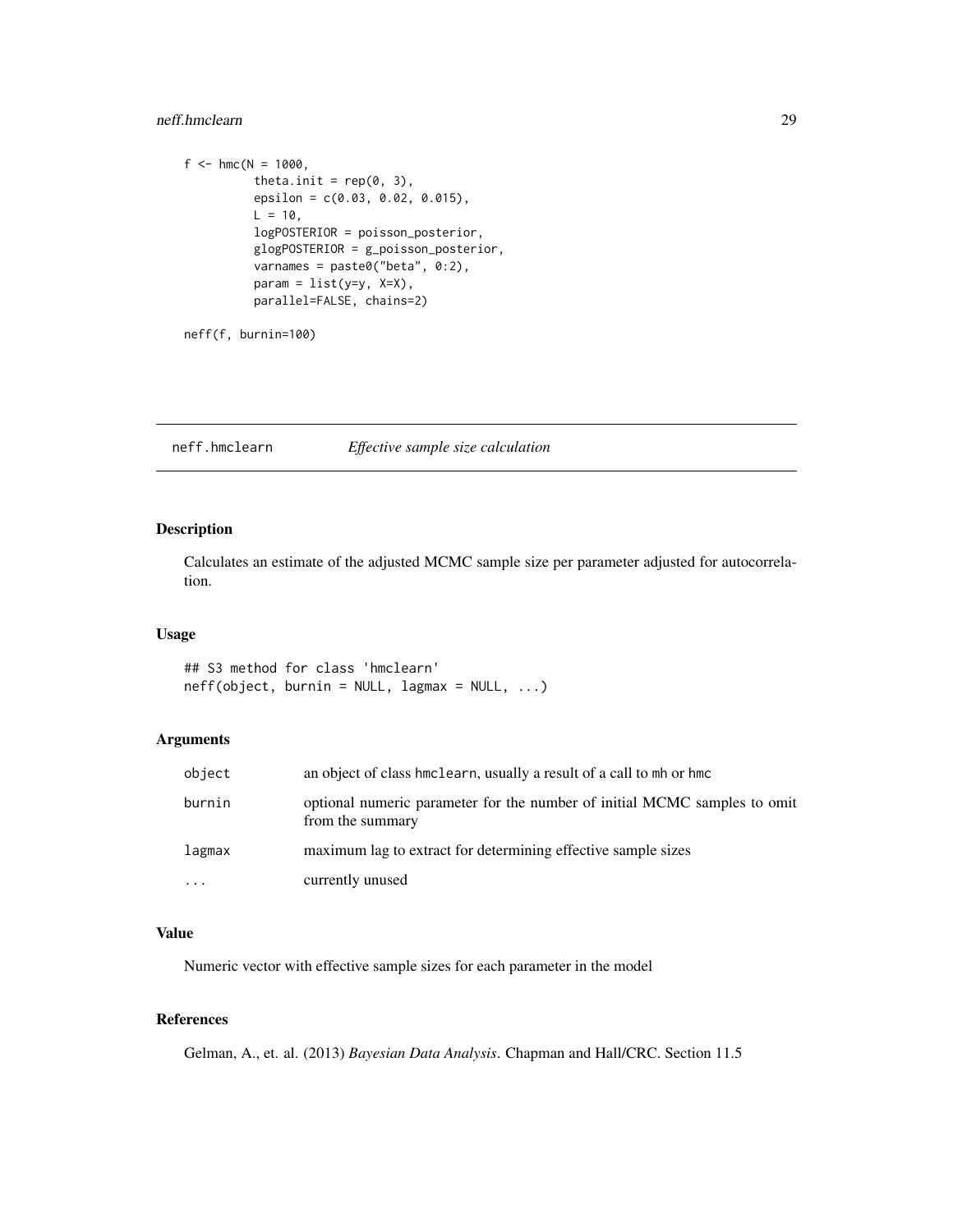## Examples

```
# poisson regression example
set.seed(7363)
X <- cbind(1, matrix(rnorm(40), ncol=2))
betavals \leq c(0.8, -0.5, 1.1)lmu <- X %*% betavals
y <- sapply(exp(lmu), FUN = rpois, n=1)
f <- hmc(N = 1000,
          theta.init = rep(0, 3),
          epsilon = c(0.03, 0.02, 0.015),
          L = 10,
          logPOSTERIOR = poisson_posterior,
          glogPOSTERIOR = g_poisson_posterior,
          varnames = past@("beta", 0:2),
          param = list(y=y, X=X),
          parallel=FALSE, chains=2)
neff(f, burnin=100)
```
plot.hmclearn *Plot Histograms of the Posterior Distribution*

#### Description

Calls mcmc\_hist from the bayesplot package to display histograms of the posterior

#### Usage

```
## S3 method for class 'hmclearn'
plot(x, burnin = NULL, ...)
```
#### Arguments

| $\mathsf{x}$ | an object of class hmclearn, usually a result of a call to mh or hmc                          |
|--------------|-----------------------------------------------------------------------------------------------|
| burnin       | optional numeric parameter for the number of initial MCMC samples to omit<br>from the summary |
| $\cdot$      | optional additional arguments to pass to the bayesplot functions                              |

# Value

Calls mcmc\_hist from the bayesplot package, which returns a list including a ggplot2 object.

#### References

Gabry, Jonah and Mahr, Tristan (2019). *bayesplot: Plotting for Bayesian Models*. [https://](https://mc-stan.org/bayesplot/) [mc-stan.org/bayesplot/](https://mc-stan.org/bayesplot/)

<span id="page-29-0"></span>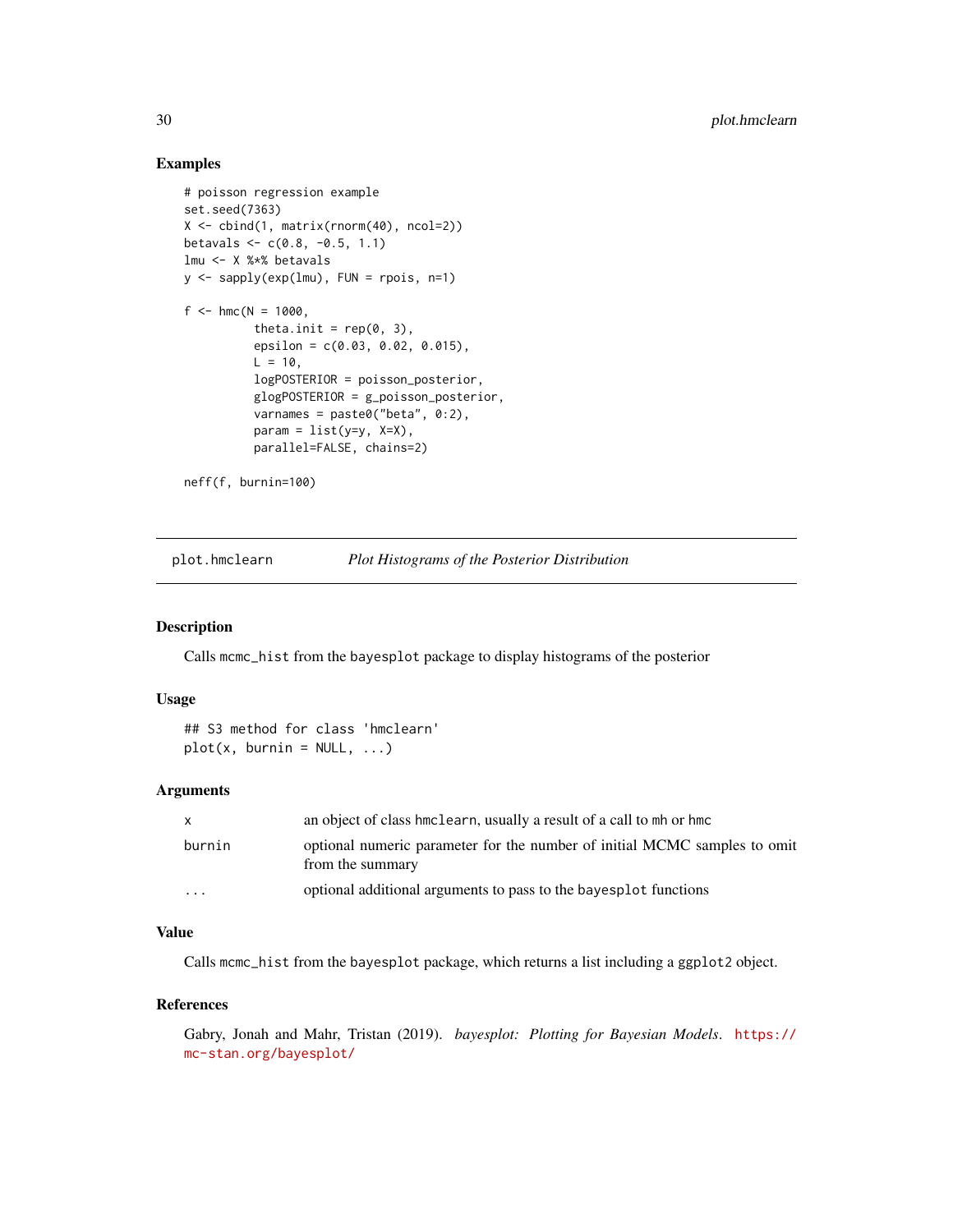# <span id="page-30-0"></span>predict.hmclearn 31

#### Examples

```
# poisson regression example
set.seed(7363)
X <- cbind(1, matrix(rnorm(40), ncol=2))
betavals \leq c(0.8, -0.5, 1.1)lmu <- X %*% betavals
y <- sapply(exp(lmu), FUN = rpois, n=1)
f <- hmc(N = 1000,theta.init = rep(0, 3),
          epsilon = c(0.03, 0.02, 0.015),
          L = 10,
          logPOSTERIOR = poisson_posterior,
          glogPOSTERIOR = g_poisson_posterior,
          varnames = paste0("beta", 0:2),
          param = list(y=y, X=X),
          parallel=FALSE, chains=2)
plot(f, burnin=100)
```
predict.hmclearn *Model Predictions for HMC or MH*

# Description

predict generates simulated data from the posterior predictive distribution. This simulated data can be used for posterior predictive check diagnostics from the bayesplot package

#### Usage

```
## S3 method for class 'hmclearn'
predict(object, X, fam = "linear", burnin = NULL, draws = NULL, ...)
```
# Arguments

| object              | an object of class hmclearn, usually a result of a call to mh or hmc                            |
|---------------------|-------------------------------------------------------------------------------------------------|
| X                   | design matrix, either from fitting the model or new data                                        |
| fam                 | generalized linear model family. Currently "linear", "binomial", and "poisson"<br>are supported |
| burnin              | optional numeric parameter for the number of initial MCMC samples to omit<br>from the summary   |
| draws               | Number of simulated values from the posterior conditioned on X                                  |
| $\cdot \cdot \cdot$ | additional parameters, currently unsupported                                                    |

### Value

An object of class hmclearnpred.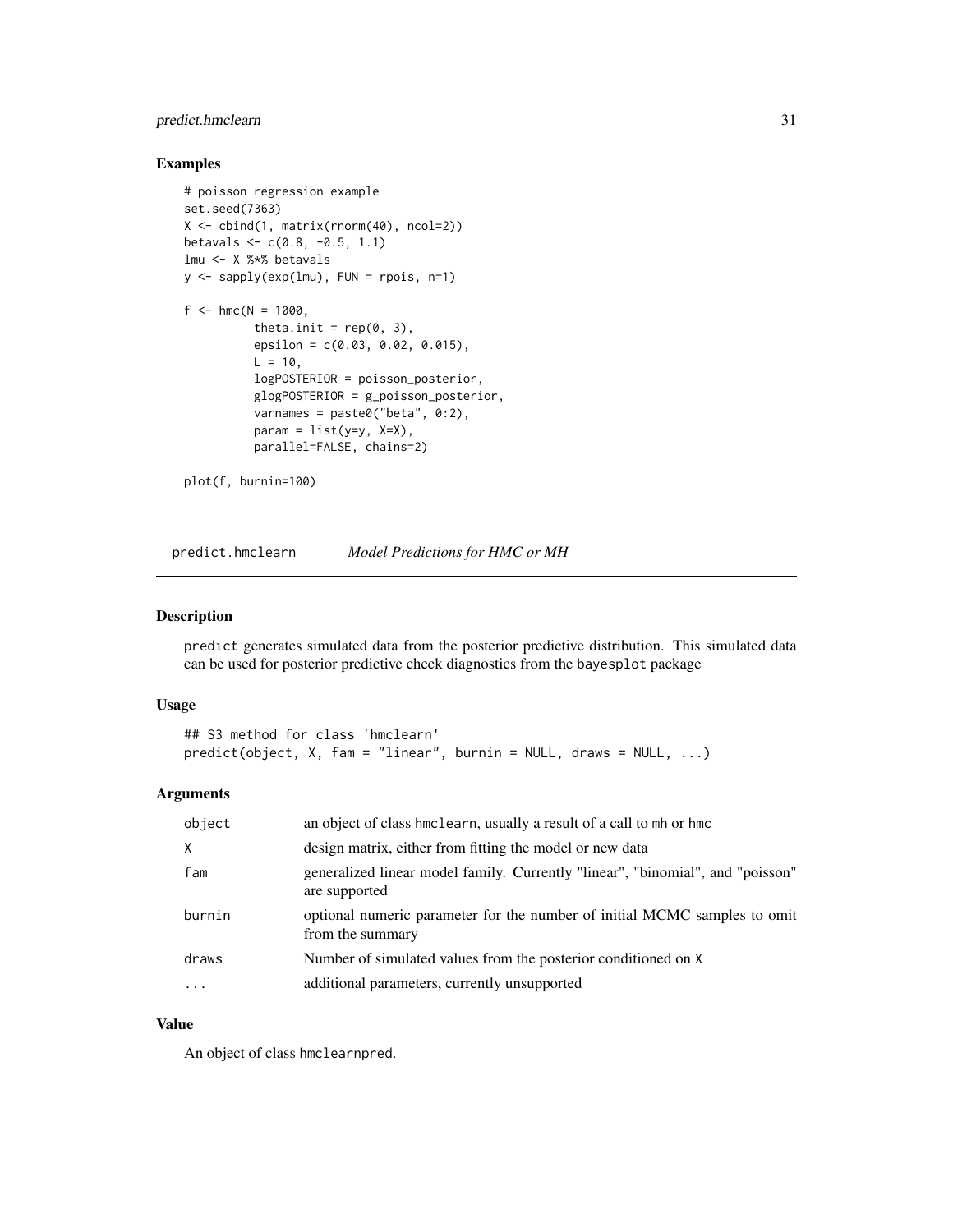# <span id="page-31-0"></span>Elements of hmclearnpred objects

y Median simulated values for each observation in X

yrep Matrix of simulated values where each row is a draw from the posterior predictive distribution

X Numeric design matrix

# References

Gabry, Jonah and Mahr, Tristan (2019). *bayesplot: Plotting for Bayesian Models*. [https://](https://mc-stan.org/bayesplot/) [mc-stan.org/bayesplot/](https://mc-stan.org/bayesplot/)

Gabry, J., Simpson, D., Vehtari, A., Betancourt, M., and Gelman, A (2019). *Visualization in Bayesian Workflow*. Journal of the Royal Statistical Society: Series A. Vol 182. Issue 2. p.389- 402.

#### Examples

```
# Linear regression example
set.seed(521)
X <- cbind(1, matrix(rnorm(300), ncol=3))
betavals \leq c(0.5, -1, 2, -3)y \le -X%*%betavals + rnorm(100, sd=.2)
f1 <- hmc(N = 500,
          theta.init = c(rep(\theta, 4), 1),
          epsilon = 0.01,
          L = 10,
          logPOSTERIOR = linear_posterior,
          glogPOSTERIOR = g_linear_posterior,
          varnames = c(paste0("beta", 0:3), "log_sigma_sq"),
          param=list(y=y, X=X), parallel=FALSE, chains=1)
summary(f1)
p \leftarrow \text{predict}(f1, X)predvals < - p$y
plot(predvals, y, xlab="predicted", ylab="actual")
X2 <- cbind(1, matrix(rnorm(30), ncol=3))
p2 <- predict(f1, X2)
p2$y
```
psrf *Calculates Potential Scale Reduction Factor (psrf), also called the Rhat statistic, from models fit via* mh *or* hmc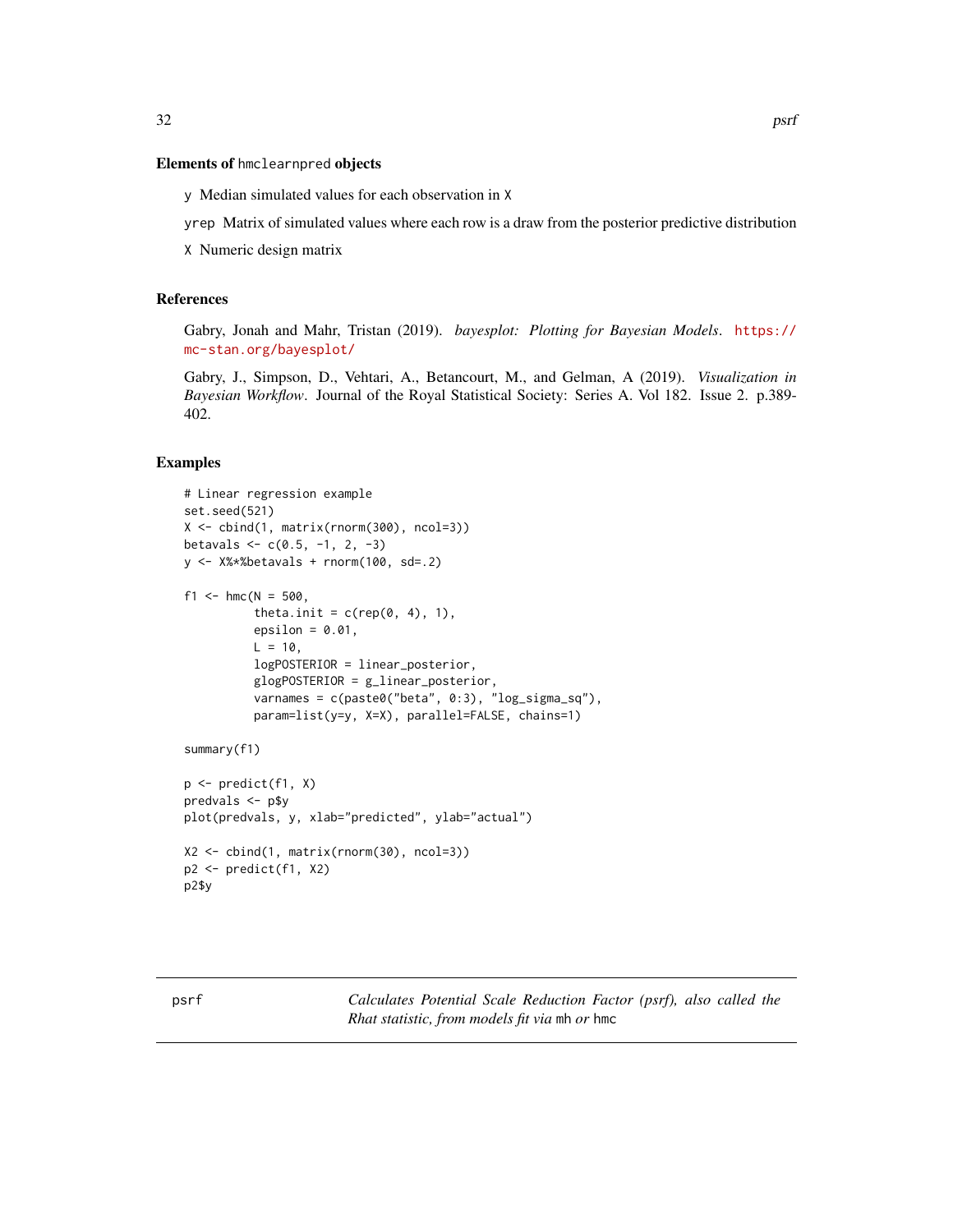# Description

Gelman and Rubin's diagnostic assesses the mix of multiple MCMC chain with different initial parameter values Values close to 1 indicate that the posterior simulation has sufficiently converged, while values above 1 indicate that additional samples may be necessary to ensure convergence. A general guideline suggests that values less than 1.05 are good, between 1.05 and 1.10 are ok, and above 1.10 have not converged well.

# Usage

```
psrf(object, burnin, ...)
```
#### Arguments

| object                  | an object of class hmclearn, usually a result of a call to mh or hmc                          |
|-------------------------|-----------------------------------------------------------------------------------------------|
| burnin                  | optional numeric parameter for the number of initial MCMC samples to omit<br>from the summary |
| $\cdot$ $\cdot$ $\cdot$ | currently unused                                                                              |

# Value

Numeric vector of Rhat statistics for each parameter

### References

Gelman, A. and Rubin, D. (1992) *Inference from Iterative Simulation Using Multiple Sequences*. Statistical Science 7(4) 457-472.

Gelman, A., et. al. (2013) *Bayesian Data Analysis*. Chapman and Hall/CRC.

Gabry, Jonah and Mahr, Tristan (2019). *bayesplot: Plotting for Bayesian Models*. [https://](https://mc-stan.org/bayesplot/) [mc-stan.org/bayesplot/](https://mc-stan.org/bayesplot/)

# Examples

```
# poisson regression example
set.seed(7363)
X <- cbind(1, matrix(rnorm(40), ncol=2))
betavals \leq c(0.8, -0.5, 1.1)lmu <- X %*% betavals
y \le - sapply(exp(lmu), FUN = rpois, n=1)
f <- hmc(N = 1000,
          theta.init = rep(0, 3),
          epsilon = 0.01,
          L = 10,logPOSTERIOR = poisson_posterior,
          glogPOSTERIOR = g_poisson_posterior,
          varnames = paste0("beta", 0:2),
          param = list(y=y, X=X),parallel=FALSE, chains=2)
```
psrf(f, burnin=100)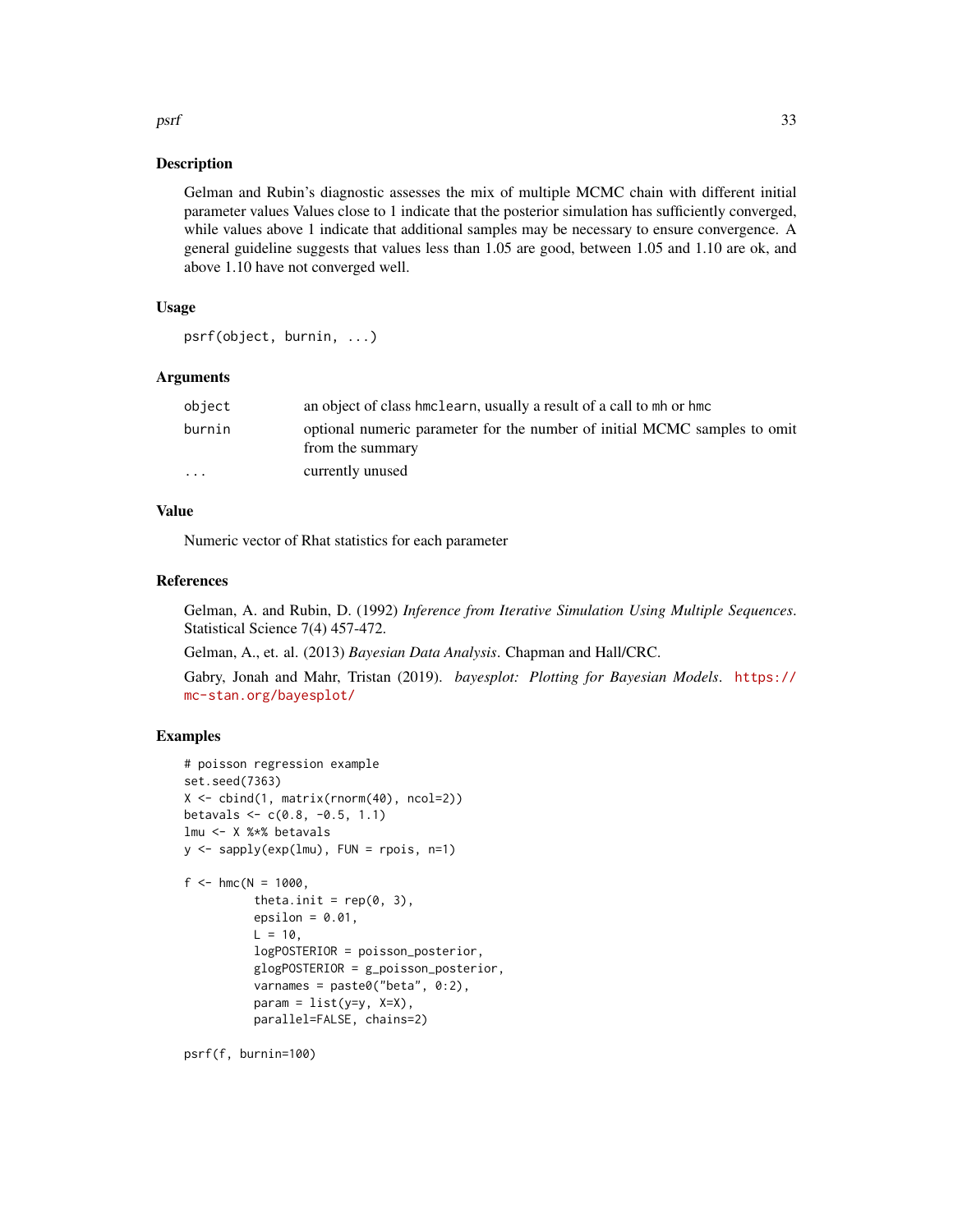<span id="page-33-0"></span>psrf.hmclearn *Calculates Potential Scale Reduction Factor (psrf), also called the Rhat statistic, from models fit via* mh *or* hmc

#### Description

Gelman and Rubin's diagnostic assesses the mix of multiple MCMC chain with different initial parameter values Values close to 1 indicate that the posterior simulation has sufficiently converged, while values above 1 indicate that additional samples may be necessary to ensure convergence. A general guideline suggests that values less than 1.05 are good, between 1.05 and 1.10 are ok, and above 1.10 have not converged well.

### Usage

## S3 method for class 'hmclearn'  $psrf(object, burnin = NULL, ...)$ 

### Arguments

| object    | an object of class hmclearn, usually a result of a call to mh or hmc                          |
|-----------|-----------------------------------------------------------------------------------------------|
| burnin    | optional numeric parameter for the number of initial MCMC samples to omit<br>from the summary |
| $\ddotsc$ | currently unused                                                                              |

#### Value

Numeric vector of Rhat statistics for each parameter

#### References

Gelman, A. and Rubin, D. (1992) *Inference from Iterative Simulation Using Multiple Sequences*. Statistical Science 7(4) 457-472.

Gelman, A., et. al. (2013) *Bayesian Data Analysis*. Chapman and Hall/CRC.

Gabry, Jonah and Mahr, Tristan (2019). *bayesplot: Plotting for Bayesian Models*. [https://](https://mc-stan.org/bayesplot/) [mc-stan.org/bayesplot/](https://mc-stan.org/bayesplot/)

#### Examples

```
# poisson regression example
set.seed(7363)
X <- cbind(1, matrix(rnorm(40), ncol=2))
betavals \leq c(0.8, -0.5, 1.1)lmu <- X %*% betavals
y \leq - sapply(exp(lmu), FUN = rpois, n=1)
f <- hmc(N = 1000,
          theta.init = rep(0, 3),
```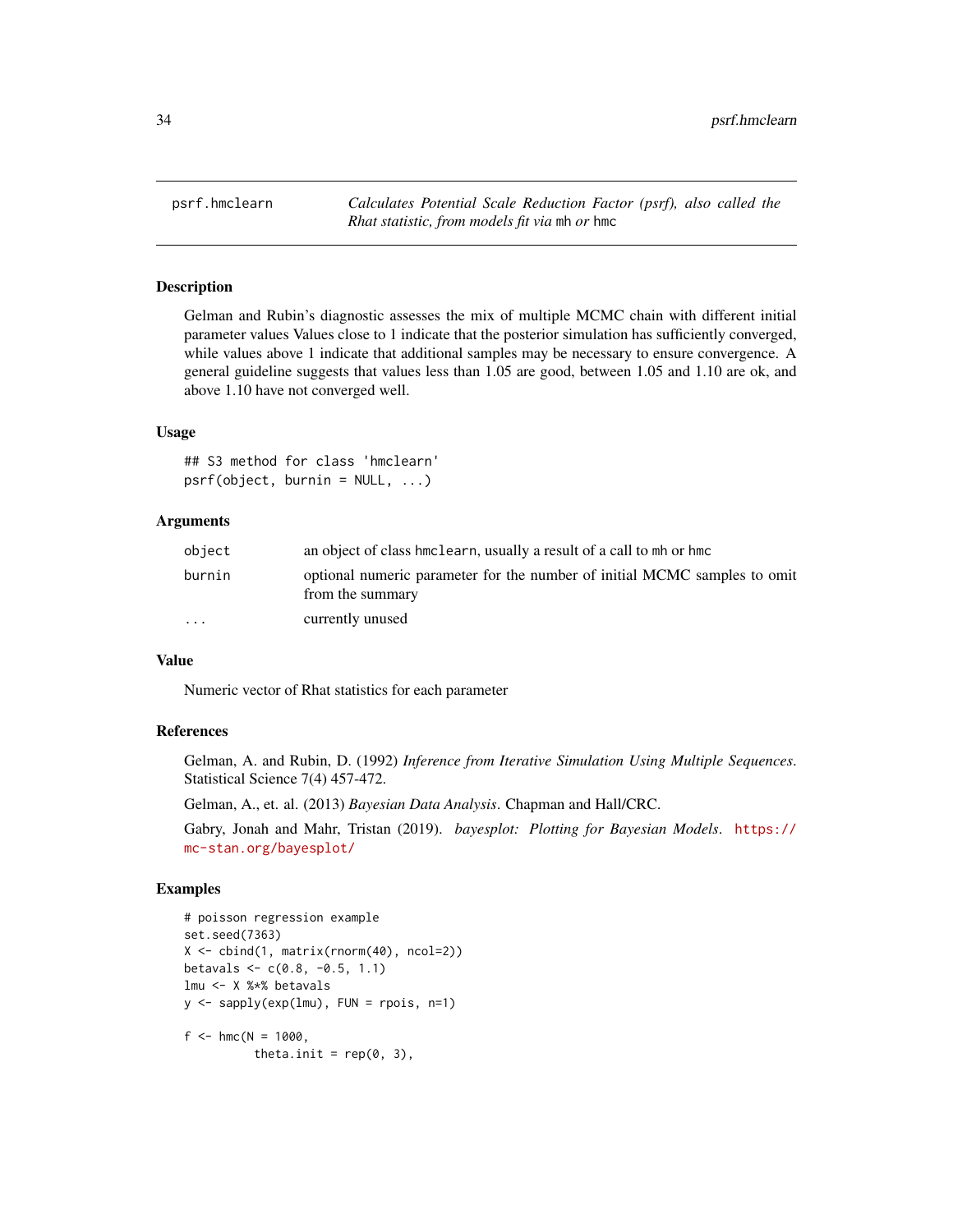<span id="page-34-0"></span> $q$ fun  $35$ 

```
epsilon = 0.01,
L = 10,
logPOSTERIOR = poisson_posterior,
glogPOSTERIOR = g_poisson_posterior,
varnames = paste0("beta", 0:2),
param = list(y=y, X=X),parallel=FALSE, chains=2)
```
psrf(f, burnin=100)

#### qfun *Multivariate Normal Density of Theta1 | Theta2*

# Description

Provided for Random Walk Metropolis algorithm

# Usage

qfun(theta1, theta2, nu)

# Arguments

| theta1 | Vector of current quantiles                                                                |
|--------|--------------------------------------------------------------------------------------------|
| theta2 | Vector for mean parameter                                                                  |
| nu     | Either a single numeric value for the covariance matrix, or a vector for the diag-<br>onal |

# Value

Multivariate normal density vector log-transformed

# References

Alan Genz, Frank Bretz, Tetsuhisa Miwa, Xuefei Mi, Friedrich Leisch, Fabian Scheipl and Torsten Hothorn (2019). *mvtnorm: Multivariate Normal and t Distributions*

# Examples

```
qfun(0, 0, 1)
log(1/sqrt(2*pi))
```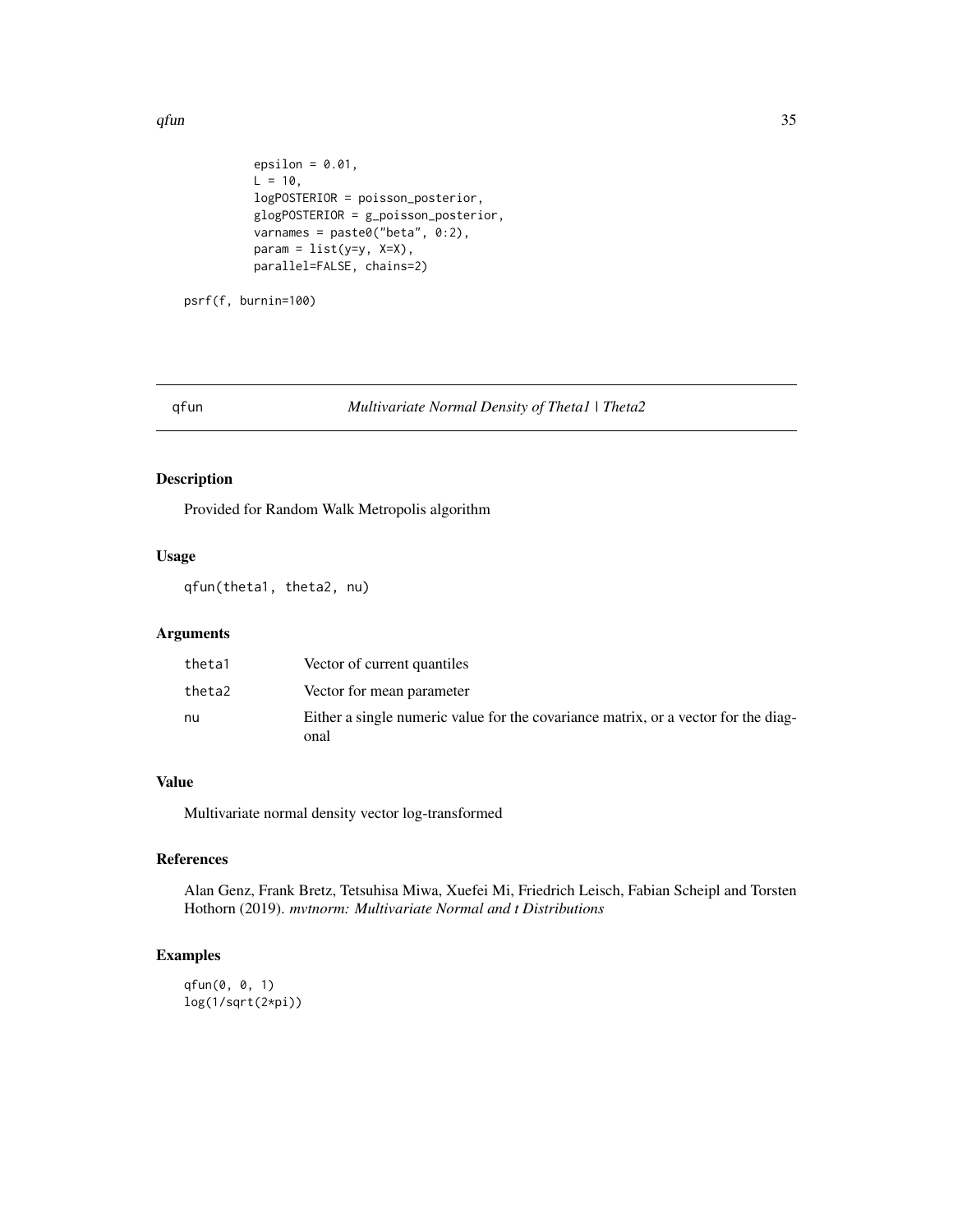<span id="page-35-0"></span>

# Description

Provided for Random Walk Metropolis algorithm

#### Usage

qprop(theta1, nu)

# Arguments

| theta1 | Vector of current quantiles                                                                |
|--------|--------------------------------------------------------------------------------------------|
| nu     | Either a single numeric value for the covariance matrix, or a vector for the diag-<br>onal |

# Value

Returns a single numeric simulated value from a Normal distribution or vector of length theta1. length(mu) matrix with one sample in each row.

#### References

B. D. Ripley (1987) *Stochastic Simulation*. Wiley. Page 98

Venables, W. N. and Ripley, B. D. (2002) *Modern Applied Statistics with S.* Fourth edition. Springer.

# Examples

```
s <- replicate(1000, qprop(0, 1))
summary(s)
hist(s, col='light blue')
```
summary.hmclearn *Summarizing HMC Model Fits*

# Description

summary method for class hmclearn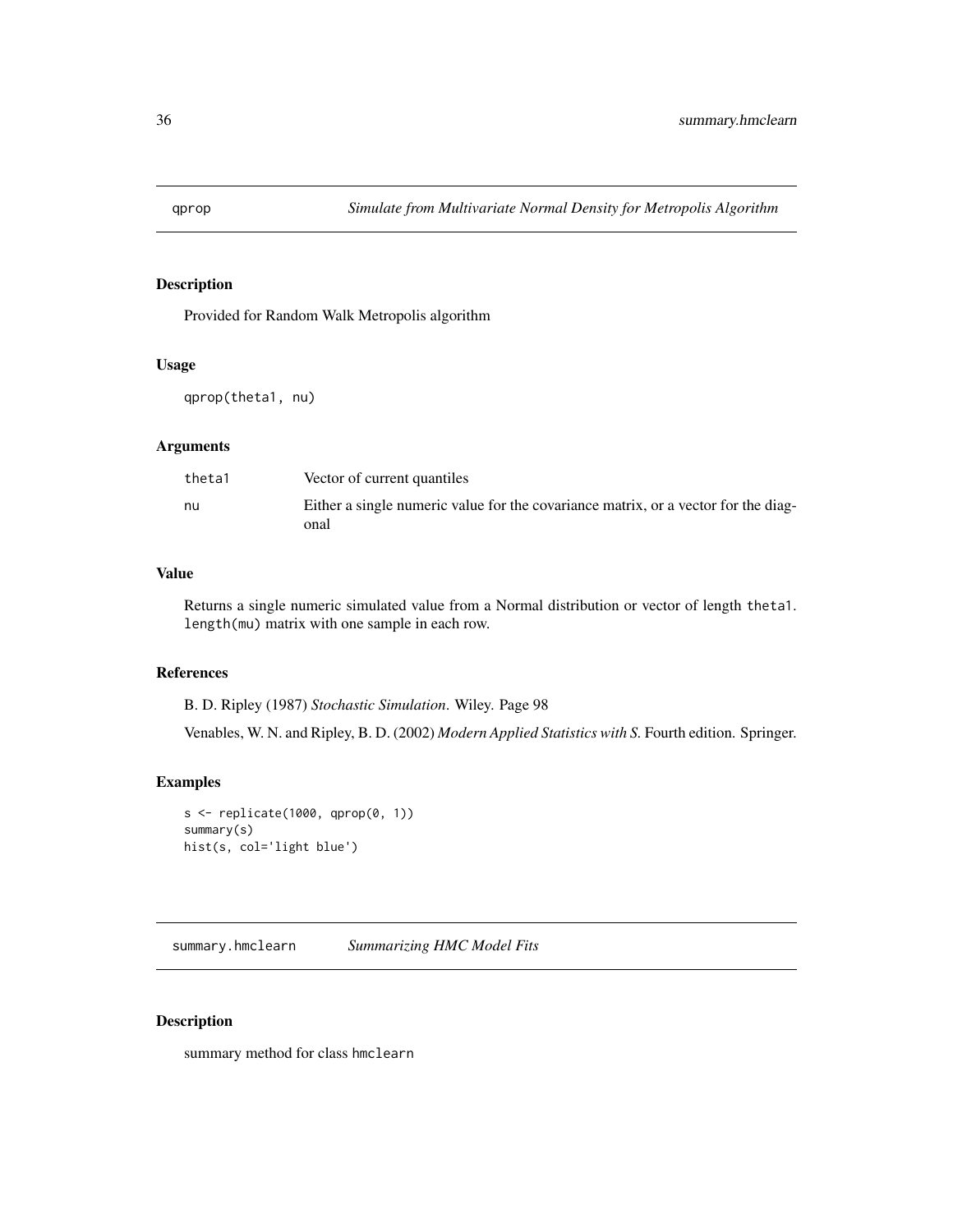# summary.hmclearn 37

# Usage

```
## S3 method for class 'hmclearn'
summary(
 object,
 burnin = NULL,
 probs = c(0.025, 0.05, 0.25, 0.5, 0.75, 0.95, 0.975),
  ...
)
```
#### **Arguments**

| object | an object of class hmclearn, usually a result of a call to mh or hmc                          |
|--------|-----------------------------------------------------------------------------------------------|
| burnin | optional numeric parameter for the number of initial MCMC samples to omit<br>from the summary |
| probs  | quantiles to summarize the posterior distribution                                             |
| .      | additional arguments to pass to quantile                                                      |

# Value

Returns a matrix with posterior quantiles and the posterior scale reduction factor statistic for each parameter.

# References

Gelman, A., et. al. (2013) *Bayesian Data Analysis*. Chapman and Hall/CRC.

Gelman, A. and Rubin, D. (1992) *Inference from Iterative Simulation Using Multiple Sequences*. Statistical Science 7(4) 457-472.

# Examples

```
# Linear regression example
set.seed(521)
X <- cbind(1, matrix(rnorm(300), ncol=3))
betavals \leq c(0.5, -1, 2, -3)y \leftarrow X%*%betavals + rnorm(100, sd=.2)
f1 <- hmc(N = 500,
          theta.init = c(rep(\theta, 4), 1),
          epsilon = 0.01,
          L = 10,
          logPOSTERIOR = linear_posterior,
          glogPOSTERIOR = g_linear_posterior,
          varnames = c(paste0("beta", 0:3), "log_sigma_sq"),
          param=list(y=y, X=X), parallel=FALSE, chains=1)
```
summary(f1)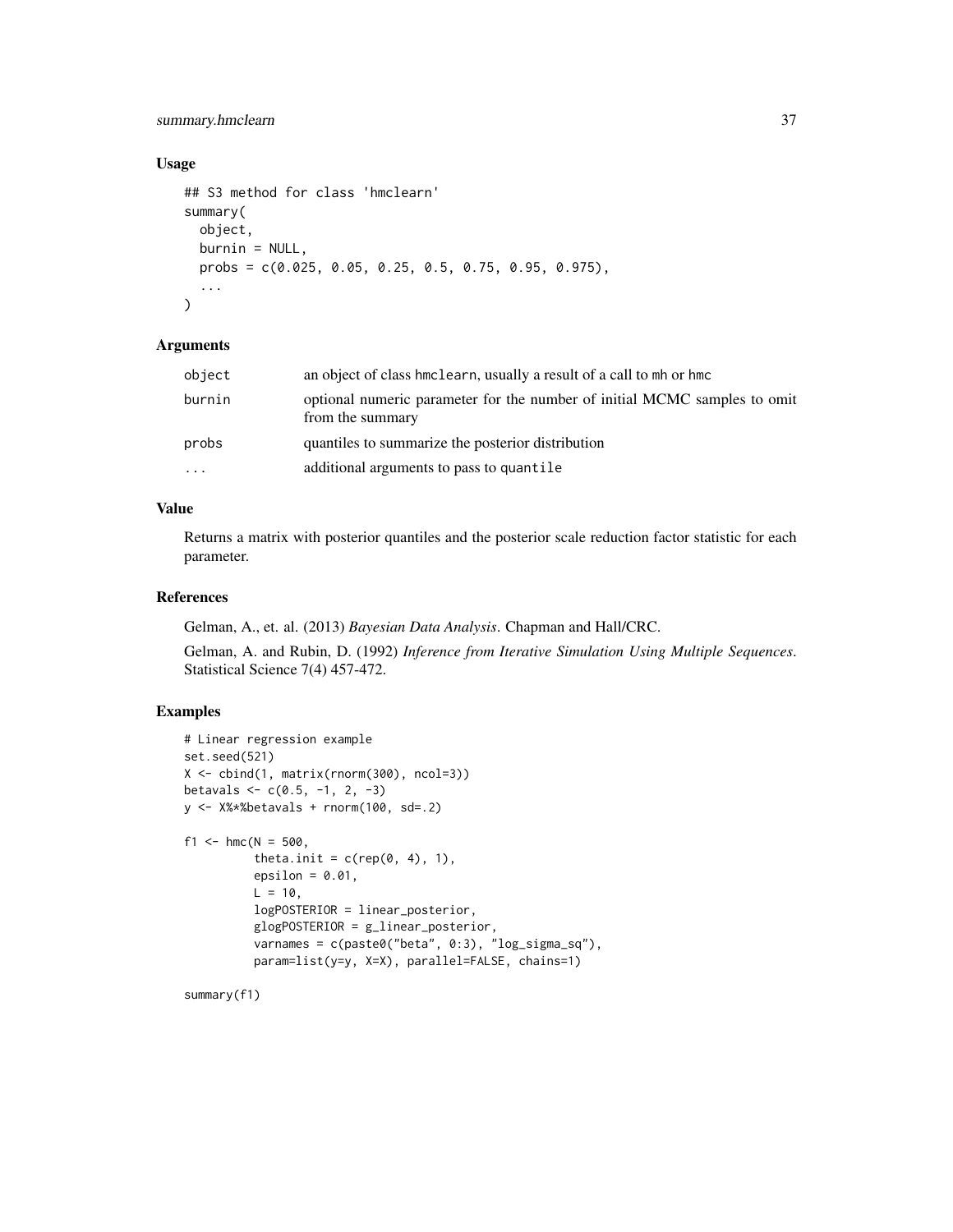# <span id="page-37-0"></span>**Index**

∗ carlo hmc, [8](#page-7-0) ∗ datasets Drugs, [5](#page-4-0) Endometrial, [6](#page-5-0) Gdat, [7](#page-6-0) ∗ hamiltonian hmc, [8](#page-7-0) ∗ monte hmc, [8](#page-7-0) coef.hmclearn, [2](#page-1-0) diagplots, [3](#page-2-0) diagplots.hmclearn, [4](#page-3-0) Drugs, [5](#page-4-0) Endometrial, [6](#page-5-0) g\_glmm\_bin\_posterior *(*hmclearn-glm-posterior*)*, [13](#page-12-0) g\_glmm\_poisson\_posterior *(*hmclearn-glm-posterior*)*, [13](#page-12-0) g\_linear\_posterior *(*hmclearn-glm-posterior*)*, [13](#page-12-0) g\_lmm\_posterior *(*hmclearn-glm-posterior*)*, [13](#page-12-0) g\_logistic\_posterior *(*hmclearn-glm-posterior*)*, [13](#page-12-0) g\_poisson\_posterior *(*hmclearn-glm-posterior*)*, [13](#page-12-0) Gdat, [7](#page-6-0) glmm\_bin\_posterior *(*hmclearn-glm-posterior*)*, [13](#page-12-0) glmm\_poisson\_posterior *(*hmclearn-glm-posterior*)*, [13](#page-12-0) hmc, [8](#page-7-0) hmc.fit, [11](#page-10-0) hmclearn-glm-posterior, [13](#page-12-0)

hmclearn-plots, [19](#page-18-0)

leapfrog, [23](#page-22-0) linear\_posterior *(*hmclearn-glm-posterior*)*, [13](#page-12-0) lmm\_posterior *(*hmclearn-glm-posterior*)*, [13](#page-12-0) logistic\_posterior *(*hmclearn-glm-posterior*)*, [13](#page-12-0) mcmc\_acf *(*hmclearn-plots*)*, [19](#page-18-0) mcmc\_acf\_bar *(*hmclearn-plots*)*, [19](#page-18-0) mcmc\_areas *(*hmclearn-plots*)*, [19](#page-18-0) mcmc\_dens *(*hmclearn-plots*)*, [19](#page-18-0) mcmc\_hex *(*hmclearn-plots*)*, [19](#page-18-0) mcmc\_hist *(*hmclearn-plots*)*, [19](#page-18-0) mcmc\_hist\_by\_chain *(*hmclearn-plots*)*, [19](#page-18-0) mcmc\_intervals *(*hmclearn-plots*)*, [19](#page-18-0) mcmc\_neff *(*hmclearn-plots*)*, [19](#page-18-0) mcmc\_neff\_data *(*hmclearn-plots*)*, [19](#page-18-0) mcmc\_neff\_hist *(*hmclearn-plots*)*, [19](#page-18-0) mcmc\_pairs *(*hmclearn-plots*)*, [19](#page-18-0) mcmc\_rhat *(*hmclearn-plots*)*, [19](#page-18-0) mcmc\_rhat\_hist *(*hmclearn-plots*)*, [19](#page-18-0) mcmc\_scatter *(*hmclearn-plots*)*, [19](#page-18-0) mcmc\_trace *(*hmclearn-plots*)*, [19](#page-18-0) mcmc\_violin *(*hmclearn-plots*)*, [19](#page-18-0) mh, [24](#page-23-0) mh.fit,  $26$ neff, [28](#page-27-0) neff.hmclearn, [29](#page-28-0) plot.hmclearn, [30](#page-29-0)

poisson\_posterior *(*hmclearn-glm-posterior*)*, [13](#page-12-0) predict.hmclearn, [31](#page-30-0) psrf, [32](#page-31-0) psrf.hmclearn, [34](#page-33-0)

qfun, [35](#page-34-0) qprop, [36](#page-35-0)